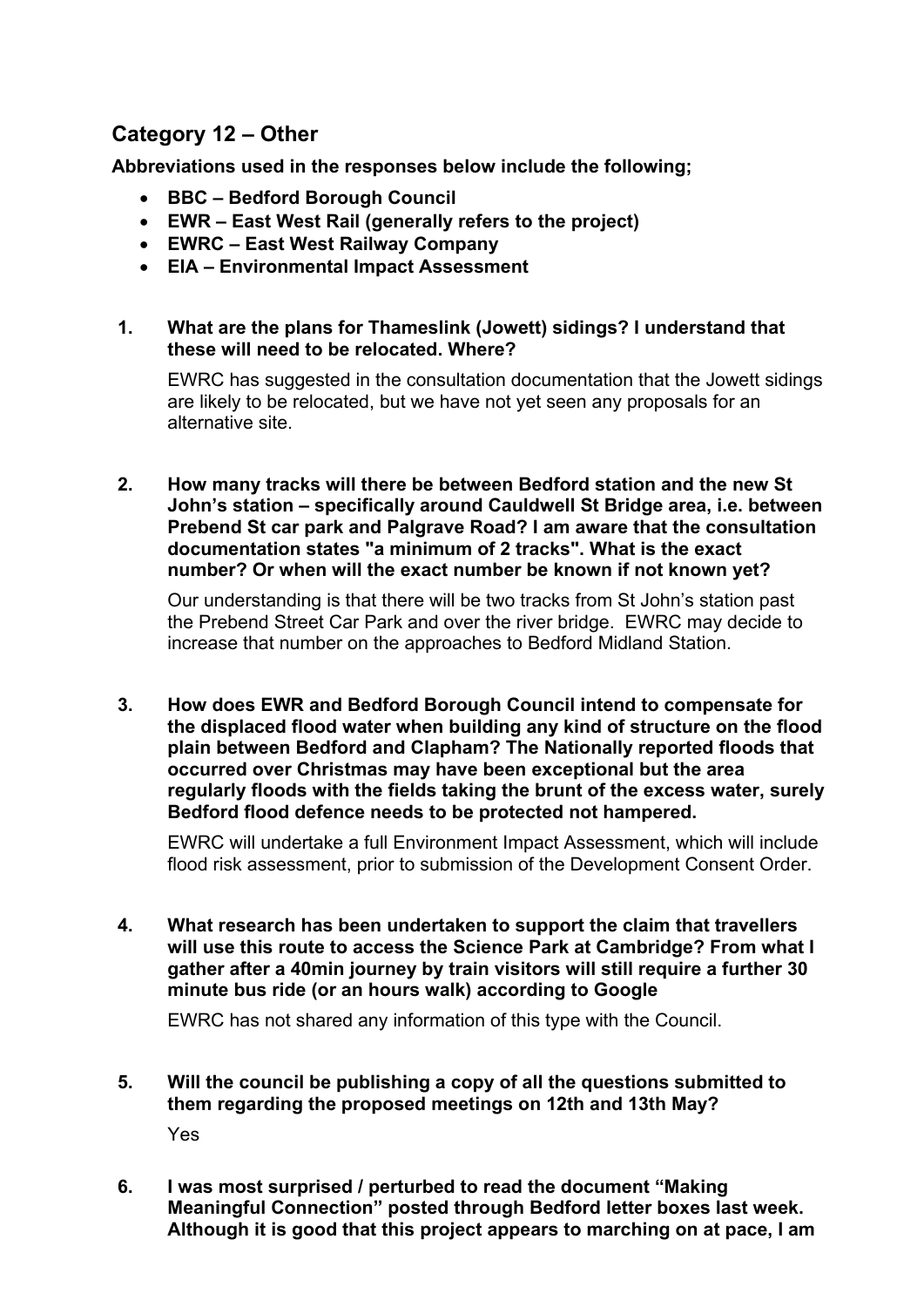**not sure it will take the locals of Bedford with it, as it appears to be driven solely on a Railways point of view that we want to deliver an East West link, using the current rail infrastructure with little thought for the impact that the proposals would have upon the residents of Bedford and in particular those that would be impacted by the proposed changes.**

EWRC is responsible for the project, not the Council. However, the Council will put pressure on EWRC to minimise any adverse impact, and a full Environmental impact Assessment will be carried in out in accordance with UK legislation.

# **7. Are there plans that the Blakemore distribution centre being built at Manton Lane could use the East West Rail line for transport in the future, as it is right behind them?**

We are not aware of any such plans.

### **8. Is there any indication as to the frequency of the proposed East West service?**

EWRC is proposing four passenger trains per hour in each direction. The number of freight trains that can be accommodated is limited by access arrangements at either end of the new line – currently nine per day in total at the Cambridge end, and five per day in total from the Marston Vale end.

# **9. Will the high speed rail service going North to South and vice-versa stop more frequently at Bedford Station (like it used to), thereby making the town potentially more attractive for people?**

We agree that the north-south connection must also be improved. We are, therefore, pressing for improvements at Bedford Midland Station (such as the construction of an "up fast" platform), which will enable the north-south express train services to the station to be resumed.

### **10. With regard to the present proposals, wouldn't it be worth considering the addition of a railway station close to Addenbrooke's / Papworth Hospital, as many persons would then have a greater access to these facilities.**

We agree that such a connection would be useful, and are pleased to see that the proposed Cambridge South station could provide such a function.

### **11. Please outline the quantitative research conducted by the council to ascertain likely visitors to Bedford from Oxford and Cambridge as a result of the train line running into Bedford town centre. I work extensively in both Cambridge and Oxford and am yet to meet anyone with an interest in visiting Bedford by train.**

EWRC has not shared any information about this type of research with the Council, but it is worth noting that EWRC would only propose a link to Bedford if there was a strong business case to support the proposal.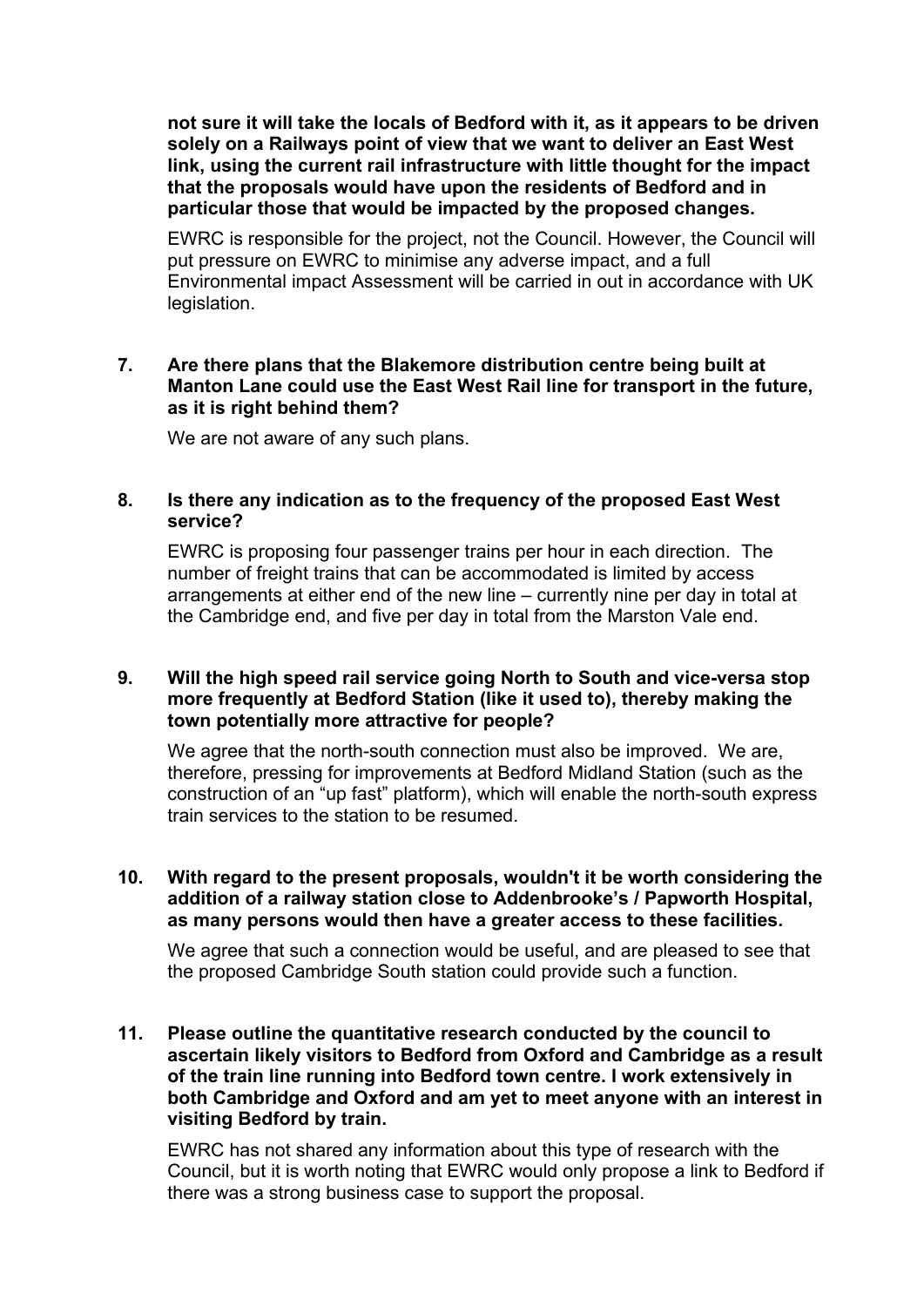**12. Will the Council publish all questions submitted highlighting the ones they have chosen to respond to in the public meetings so the selection of questions can be viewed in an open and transparent manner and residents can be assured that the Council has not cherry picked the easiest questions and those least critical of their preferred position?**

The full list of questions is being published.

### **13. Will the Mayor prominently publish all his links and appointments with transport committees, groups and organisations, their position on and interests in the proposed routes through Bedford, and itemised remuneration from all such appointments?**

The Mayor's Declaration of Interests is at [mgConvert2PDF.aspx](https://councillorsupport.bedford.gov.uk/mgConvert2PDF.aspx?ID=152&T=6)  [\(bedford.gov.uk\)](https://councillorsupport.bedford.gov.uk/mgConvert2PDF.aspx?ID=152&T=6)

# **14. How many people is it expected will interchange between EWR and MML? Not enough to justify the disruption!**

EWRC has not shared any information of this type with the Council but it is worth noting that EWRC would only propose a link to Bedford if there was a strong business case to support the proposal.

### **15. Have any "conflicts of interest" been declared for those who are involved in the planning, or may benefit from the construction of the train line? Where is this published?**

The Council is not involved in the planning of the line. However, for reference, the Mayor's Declaration of Interests is available at [mgConvert2PDF.aspx](https://councillorsupport.bedford.gov.uk/mgConvert2PDF.aspx?ID=152&T=6)  [\(bedford.gov.uk\)](https://councillorsupport.bedford.gov.uk/mgConvert2PDF.aspx?ID=152&T=6) and other Councillors' declarations are also available on the Council's website.

# **16. What is the projected time schedule trains will be running after 8pm and before 6am every day if the week? Where is such information published?**

This information is set out in section 5.2 of Appendix B to the Consultation Technical Report published by the EWRC. The proposed operating periods vary depending upon the day of the week, generally with a six-hour gap without trains each night.

# **17. For trains running between 8pm and 6am, what is the expected noise volume and potential public night-time quiet / peace disturbance for a. light passenger trains and b. heavy freight trains? Where is such information published?**

EWRC has no shared any information of this type with the Council, but will undertake a full Environment Impact Assessment, prior to the submission of a Development Consent Order. EWRC.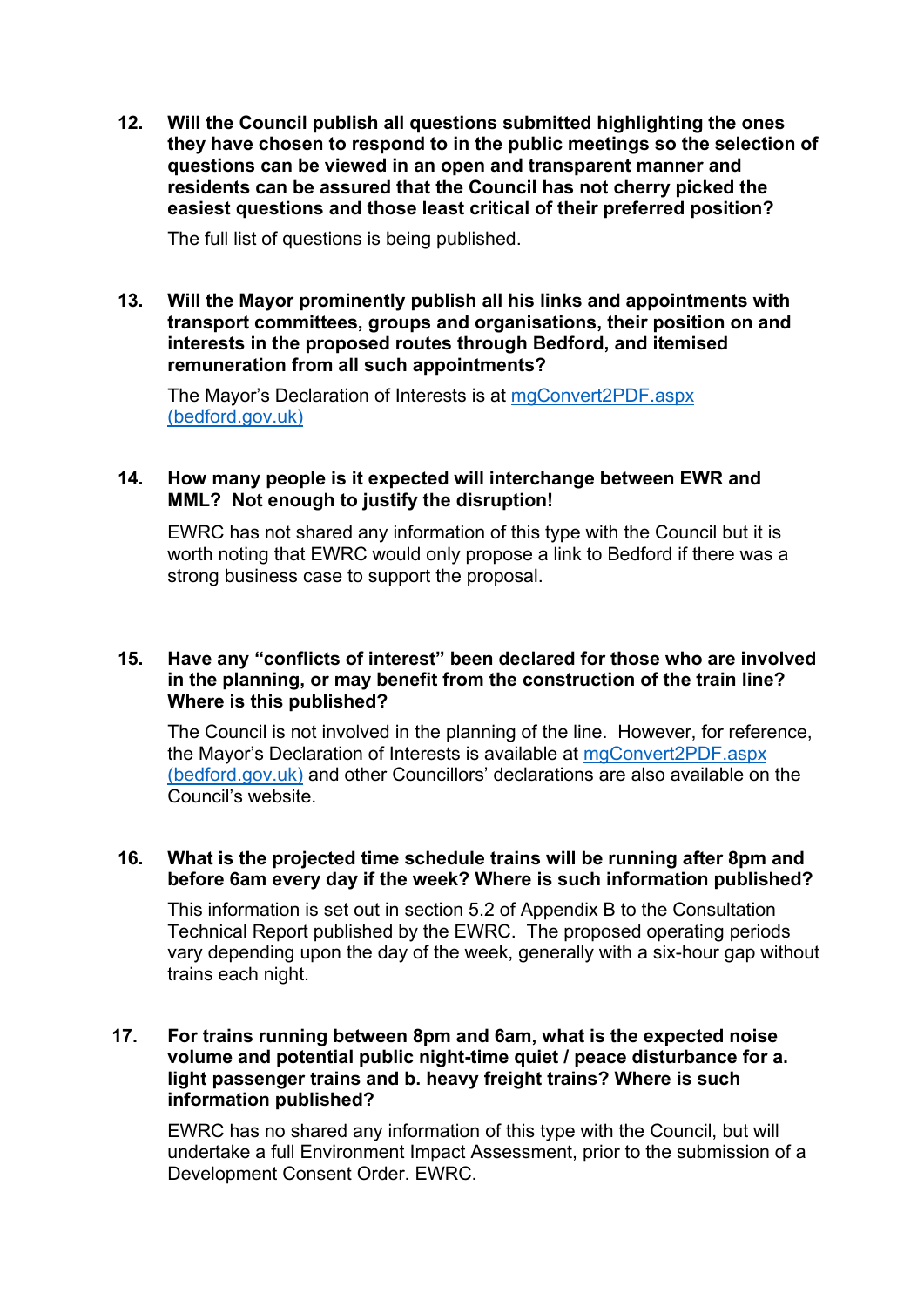**18. Bedford Borough Council had an undemocratically large influence on the decision and cited a tiny incremental economic gain (0.05% - 0.13% p.a.) of using a route through Bedford. However, they have so far failed to perform a traffic, congestion, air quality or noise pollution study for Bedford Midland station.**

Bedford Borough Council is only one of the 19 local authorities on which EWR will have an impact. As a member of the East West Rail Consortium, the Council is able to express views, although it should be noted that this is not a decision-making body. All decisions about routing and related issues have been taken by the Government and its "arms-length" organisation, EWRC. The studies mentioned in the question have not yet been undertaken, as the location of the station is still to be determined.

**19. An Oxford – Cambridge rail link makes sense to many for both freight and passenger services. Although, the latter will undoubtedly be far less in demand by 2030 with the fallout from Covid-19 and the move to remote working by possibly millions of people. Any plans should make allowances for this. Having been vaguely aware of a consultation process in 2019 I was unable to attend the single consultation session in an obscure Community Hall on the south side of Bedford. There was no likelihood of a northern route being chosen at the time due to the excessive costs and environmental impacts. Enter (stage left) Bedford Borough Council and Mayor Dave Hodgson. Without any consultation with Bedford Borough residents the Mayor decides to spend £75k of Council Taxpayers money on an engineering report that will give him the answer he wants (after two attempts) proving that Route E is actually affordable. (to hell with the environmental impact) Why would he do this?**

EWRC made it clear in the 2019 consultation that each of the five proposed route corridors would provide an acceptable route for the railway. It is a longstanding policy of the Council to support a route for EWR that passes through Bedford Midland Station, in order to realise benefits for the town and the whole Borough. The Council commissioned consultants to help it make the case for such a route (Corridor E) and responded to the consultation to that effect. The decision to choose Corridor E was, however, taken by EWRC and the Government, not by the Council.

A review of benefits will need to be conducted by EWRC, in relation to the whole route, taking account of the Covid impact, and its updated business case prior to submitting it to the Government for funding approval.

**20. Has a safeguarded area (i.e. distance from the proposed line) already been set for EWR? (For example, I believe that with HS2, anyone within 60 metres of the proposed line could apply for compensation under Statutory Blight). And how do these rules apply if you already live near the existing Marston Vale Line and the new EWR will use the same alignment so it is not necessarily any closer to your house, but clearly having faster / more frequent / freight trains clearly completely changes the impact the train line has.**

The EWR Co has proposed a "Need to Sell" scheme that covers these issues; this can be viewed at: [https://eastwestrail-production.s3.eu-west-](https://eastwestrail-production.s3.eu-west-2.amazonaws.com/public/ListsBlockMedia/133c0f934f/Guide-to-the-proposed-Need-to-Sell-Scheme.pdf)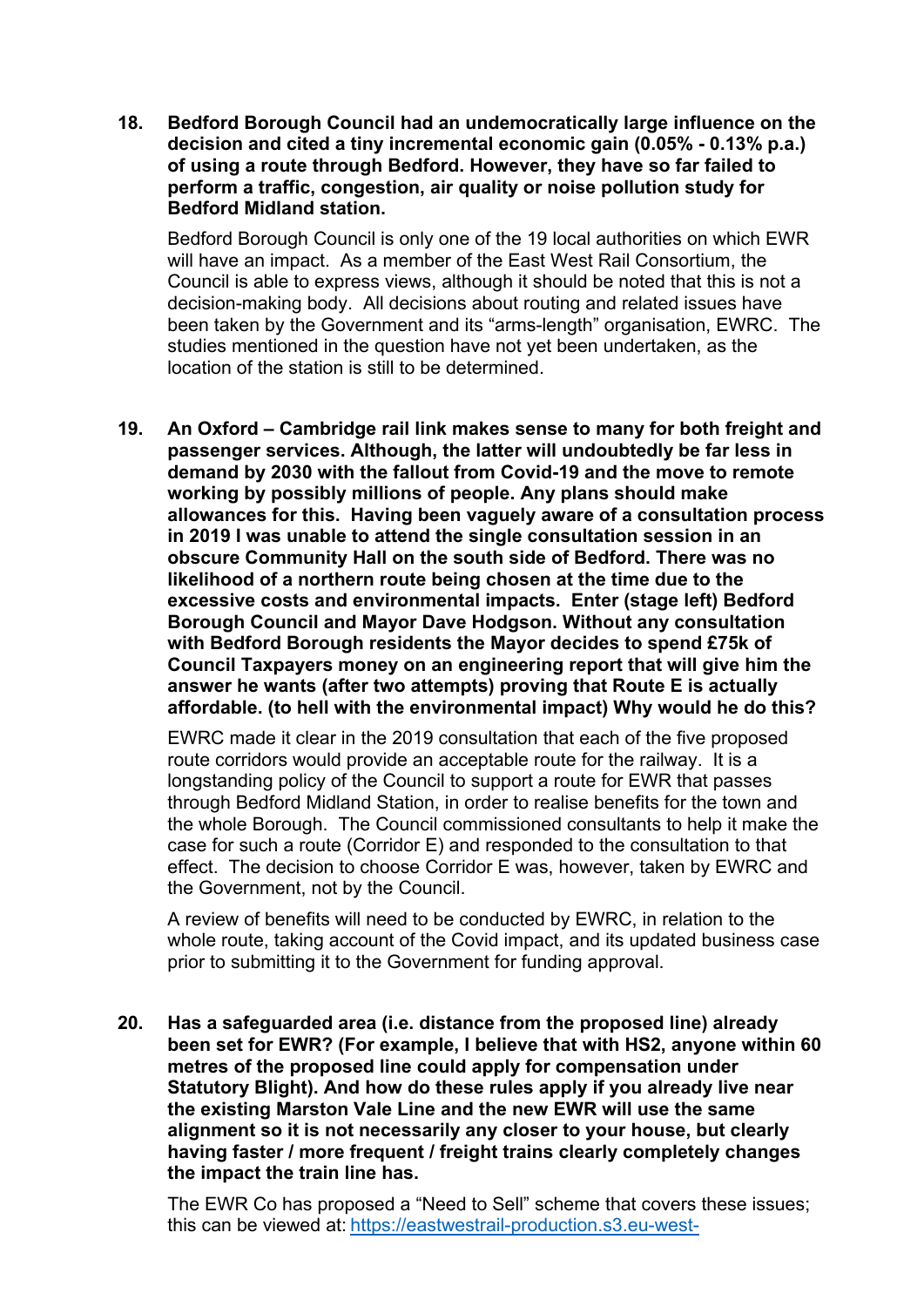[2.amazonaws.com/public/ListsBlockMedia/133c0f934f/Guide-to-the-proposed-](https://eastwestrail-production.s3.eu-west-2.amazonaws.com/public/ListsBlockMedia/133c0f934f/Guide-to-the-proposed-Need-to-Sell-Scheme.pdf)[Need-to-Sell-Scheme.pdf](https://eastwestrail-production.s3.eu-west-2.amazonaws.com/public/ListsBlockMedia/133c0f934f/Guide-to-the-proposed-Need-to-Sell-Scheme.pdf)

However, the Council believes that the current proposals do not go far enough and has made this point in its response to the consultation.

# **21. What's the approx. number of trains expected to run daily?**

EWRC is proposing four passenger trains per hour in each direction. The number of freight trains that can be accommodated is limited by access arrangements at either end of the new line – currently nine per day in total at the Cambridge end, and five per day in total from the Marston Vale end.

**22. I fervently hope this project fails! There are local elections. I usually vote for Conservatives but this time I am going to vote for anyone, absolutely any party who opposes this abomination. I live 150 metres from the railway line in question, Belfry Close. I bought this house as a quiet corner within the town but this horrible project is going to ruin it. I am disabled and don't have energy to move house otherwise I would be gone.**

Your comments are noted.

**23. Whichever route is chosen and bulldozed through the planning procedure and public enquiry, what provisions have been made to; Minimize the visual pollution; Above ground railways are ugly, proposed 15mts viaducts are visible from a long distance, no one wants a rail track in their back garden; Minimize the audible pollution; Houses some distance from any proposed track with be affected adversely. Great Barford already has noise pollution from the Southern Bedford Bypass which is getting worse as traffic volumes build up. The proposed Black Cat flyover system will only increase vehicle numbers and this noise pollution. The simple solution for this and any further increase in noise from the railway tracks would be to put it in a cutting blow surface land levels or build a mounds of earth / embankment alongside the tack high enough to hide all construction and trains. This would also smother any vehicle noise from the road system. Added benefit of being environmentally friendly and ecologically sound. Noise is a vibration, the earth would absorb the vibration, deadening the sound, high enough to visually hide all train traffic and construction. Trees, bushes and grasses would soften the damage to the countryside, provide wildlife habitat and filter emission pollution. Any cost would be small in comparison of the overall cost of the project. Stop ignoring people and where they live.**

A full EIA will be carried out by EWRC for the next consultation, prior to submission of the Development Consent Order.

**24. We did not receive any notification back in 2019, what happened? After speaking to our neighbours they have confirmed that they didn't receive any notification either.**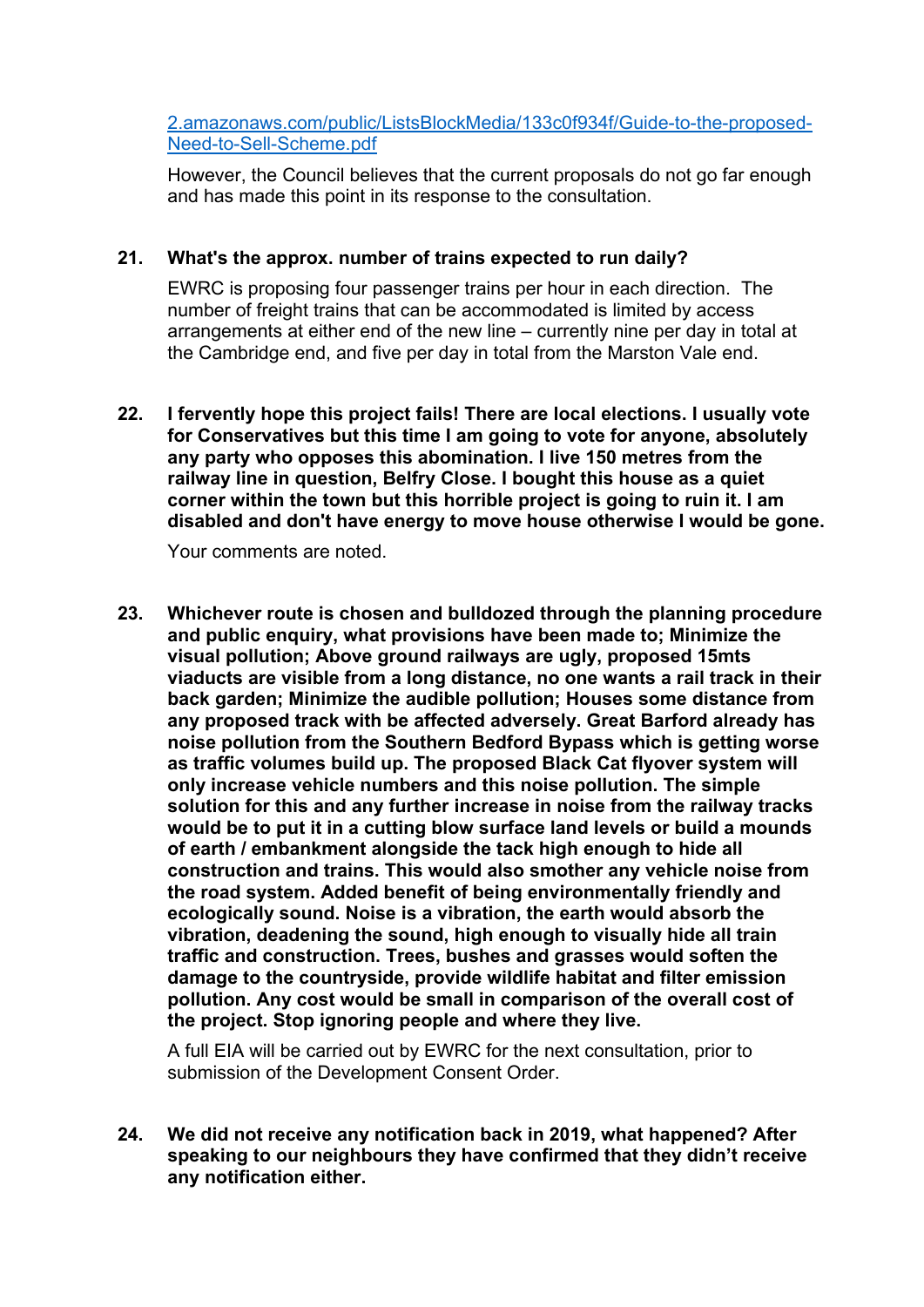Formal notification regarding the consultation was the responsibility of EWRC. The documents setting out how EWRC managed the consultation in 2019 can be found [on this page.](https://eastwestrail.co.uk/library/documents?start=24)

# **25. Will the council actually do anything with the information and questions it gathers? Or is this consultation by BBC just to pay lip service to the people of Bedford with no action?**

We have considered all representations in developing our response.

### **26. I am so disappointed with the route E decision for north Bedford. It should not go ahead.**

This decision was taken by EWRC and supported by the Government in 2020. Your comment is noted.

**27. As the viaduct across the A6 will be such a visible part of the railway is it possible to have an iconic design which will draw people to Bedford to see it and will the people of Bedford have any say in the chosen design or will it be imposed upon us?**

If the viaduct proposal is confirmed, we will press for the design to be suitable for its location.

**28. Given the already poor air quality in town, particularly around Midland Road, Ashburnham Road and Prebend Street, has the impact on air quality of increased road traffic, a multi-storey car park and diesel trains as a result of route E been formally assessed particularly on low-income households, and also the elderly in St Bede's and other nearby residential care home residents?**

EWRC has not yet undertaken any formal assessment of the effect of the proposed railway on air quality. A full EIA will be carried out by EWRC for the next consultation, prior to submission of the Development Consent Order.

**29. Will the council ensure that as a result of further deterioration of air quality as a result of route E that firms or organisations providing air quality consultation or improvement implementations that have links to either the Mayor or his wife (or any of his family) will be allowed to bid for or be granted any work as a result? As there is a clear and direct conflict of interest (hence please forward this email to your Head of Internal Audit, and copy me in - who I expect, under their professional standards, will help ensure).**

The procurement of any services relating to air quality will be undertaken by EWRC. It is the responsibility of the Mayor and all Councillors to declare any potential conflicts of interest.

The Mayor's Declaration of Interests is at [mgConvert2PDF.aspx](https://councillorsupport.bedford.gov.uk/mgConvert2PDF.aspx?ID=152&T=6)  [\(bedford.gov.uk\)](https://councillorsupport.bedford.gov.uk/mgConvert2PDF.aspx?ID=152&T=6)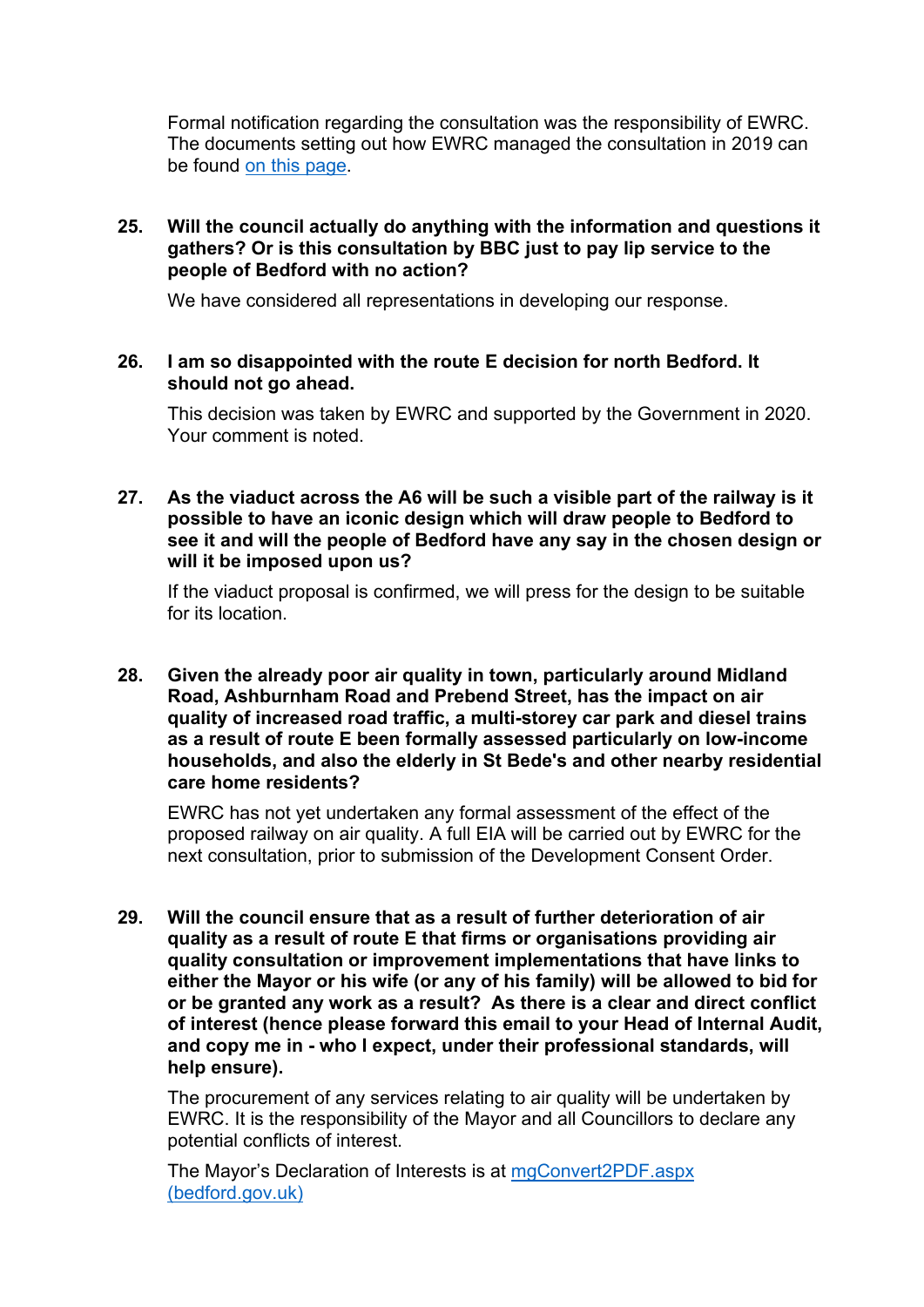Cllr McHugh's Declaration of Interests is at [mgConvert2PDF.aspx](https://councillorsupport.bedford.gov.uk/mgConvert2PDF.aspx?ID=137&T=6)  [\(bedford.gov.uk\)](https://councillorsupport.bedford.gov.uk/mgConvert2PDF.aspx?ID=137&T=6)

**30. Will there be any investigation as to why Councillor Headley failed to tell Harpur councillors of the potential of a six track solution, or any investigation as to the extent of how Harpur councillors have put their self- interests (by serving on Exec committee and getting additional allowances) ahead of those of their constituents, by failing to even ask how the proposal would affect us.**

We do not consider that an investigation is required. BBC made clear in August 2019 to EWRC that our support for a route through Bedford was based on a solution within the existing railway land. As soon as the Council was made aware that there was a possibility of the railway requiring six tracks (in July 2019), we commissioned research that showed this was not the case, and wrote to EWRC accordingly. The announcement of the route corridor choice in Jan 2020 did not mention six tracks north of Bedford Midland Station, and we were not aware that EWRC were intending to publish information relating to six tracks until March 2021.

**31. "The investment into Bedford Station(s) is greatly needed and the economic benefits to the area and Oxford-Cambridge Arc in general are huge, it was a mistake to close the line 50 years ago and the quicker EWR get on and compete this project the better! This will mean more jobs/Investment and less traffic on the roads and less pollution. It's very disappointing that a minority few want to delay or try and postpone/cancel a major project that will benefit our children and grandchildren.**

Your comments are noted.

- **32. Thank you for the opportunity to input into the consultation on the East West Rail route around Bedford. We do support the need for an east west rail link but have strong reservations on the nature of how the initial consultation was conducted, the limited and in some cases non-existent impact studies into pollution and traffic for Bedford that this will cause and the current preferred northern routes. Our primary objections are:**
	- **The original consultation was not very public, in fact we only learnt that it had even been conducted earlier this year. Any project that has such an impact on an area should be actively publicised by the relevant authorities**
	- **The original consultation did not say freight would come through the town and that it would be diesel. This will impact the town through both noise and smoke pollution.**
	- **Our final reservation, overall is whether there is the same call for the route, in the post lockdown environment there will be less commuting, this will likely lead to higher fares and/or additional freight trains, this needs to be accessed in the light of world changes.**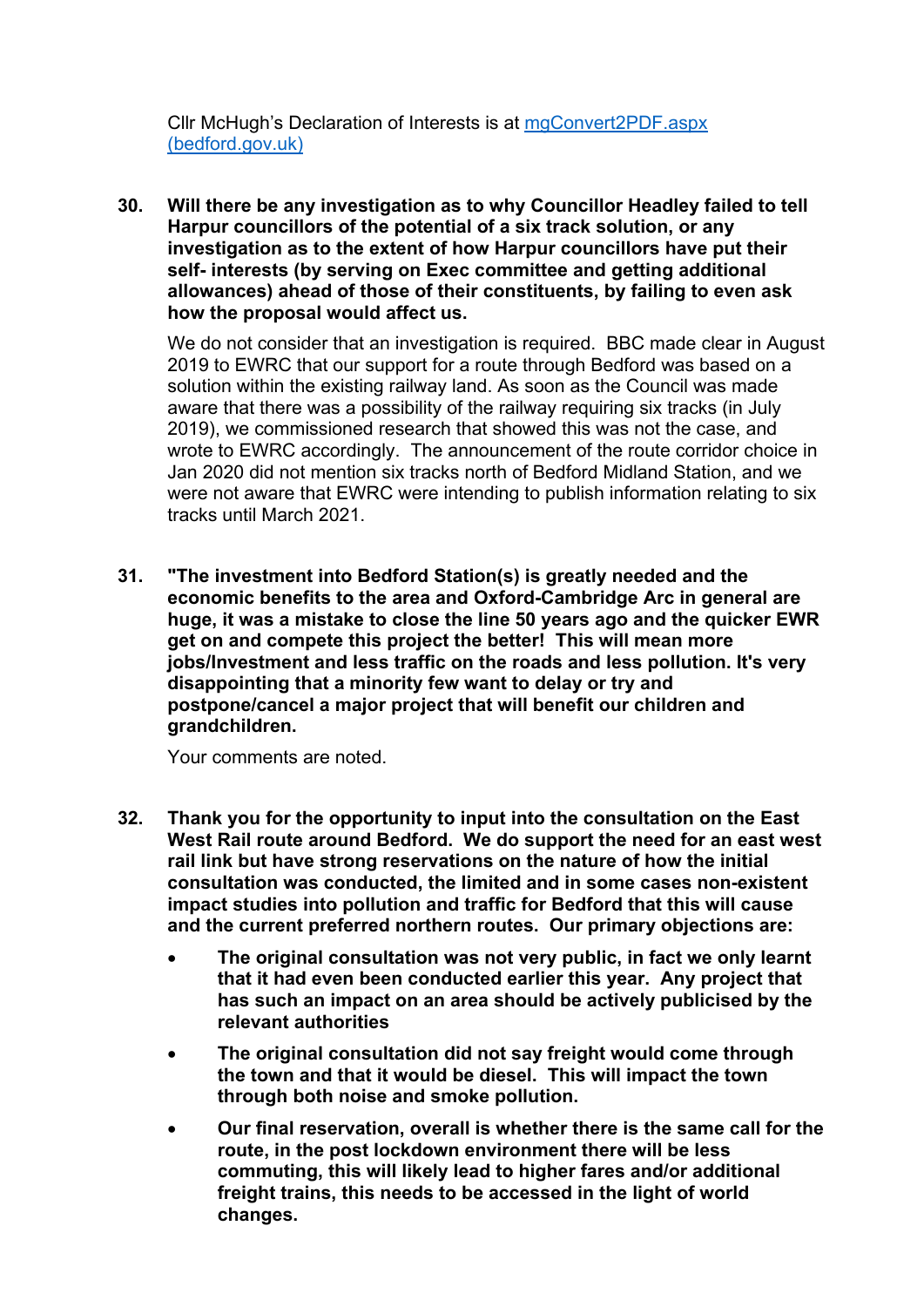Formal notification regarding the consultation was the responsibility of EWRC. The Council also publicised the EWR consultation, on its website and via various media.

EWRC was responsible for the description of the proposal. A full EIA will be undertaken by EWRC, prior to the next consultation exercise.

EWRC has not shared any information relating to future demand for rail services with the Council

# **33. What is the projected passenger vs. freight payload over the next 20 years?**

EWRC has not shared any information of this type with the Council.

**34. Background. In the 2019 Consultation EWRC have been unable to say how many responses came from the Bedford Borough and have published maps showing returns in the 2019 Consultation from areas across the whole of UK. Residents in Cambridgeshire and Huntington seeking new stations serving St Neots and Cambourne may have favoured Option E, but this should not be seen as supporting a particular alignment through Bedford Borough. This grouping of all the results together in this way distorted the data and allowed EWRC (and the Bedford Mayor) to claim that a preference was declared for a route through Bedford Town centre and across north Bedfordshire. Clearly, the recent upsurge in public protest around Bedford indicates this is not so. Question. Can the Mayor use his good offices to demand that in the current (2021) round of EWRC consultation all responses include information indicating the first 4 characters of the responders Post Code, to give local identity to data without infringing privacy requirements?**

The Council cannot demand that EWRC should collect or record such information.

**35. There is so much data and information and knowledge, from many different communication channels. To evaluate and assimilate, and give a coherent response, is very challenging within the consultation period. The consultation period seems very short and is being terminated before we are allowed to have physical meeting this also seems to be an unfair decision. You can communicate a point of view fully when in the same room with the person with whom you are communicating. It is far too structured and controlled in a virtual environment and does not allow for the spontaneity that is required for a full debate of a subject. Q: Will Bedford Borough Council ask for the consultation period to be extended?**

EWRC originally planned an eight-week consultation period. The Council suggested that a longer period would be more appropriate and this period was increased to ten weeks.

**36. Councillor Headley has confirmed he was aware of a 6 track requirement to exit Midland Road Station to the north of Bedford before the 2019 Route Consultation. There is a Network Rail report of October 2018 that**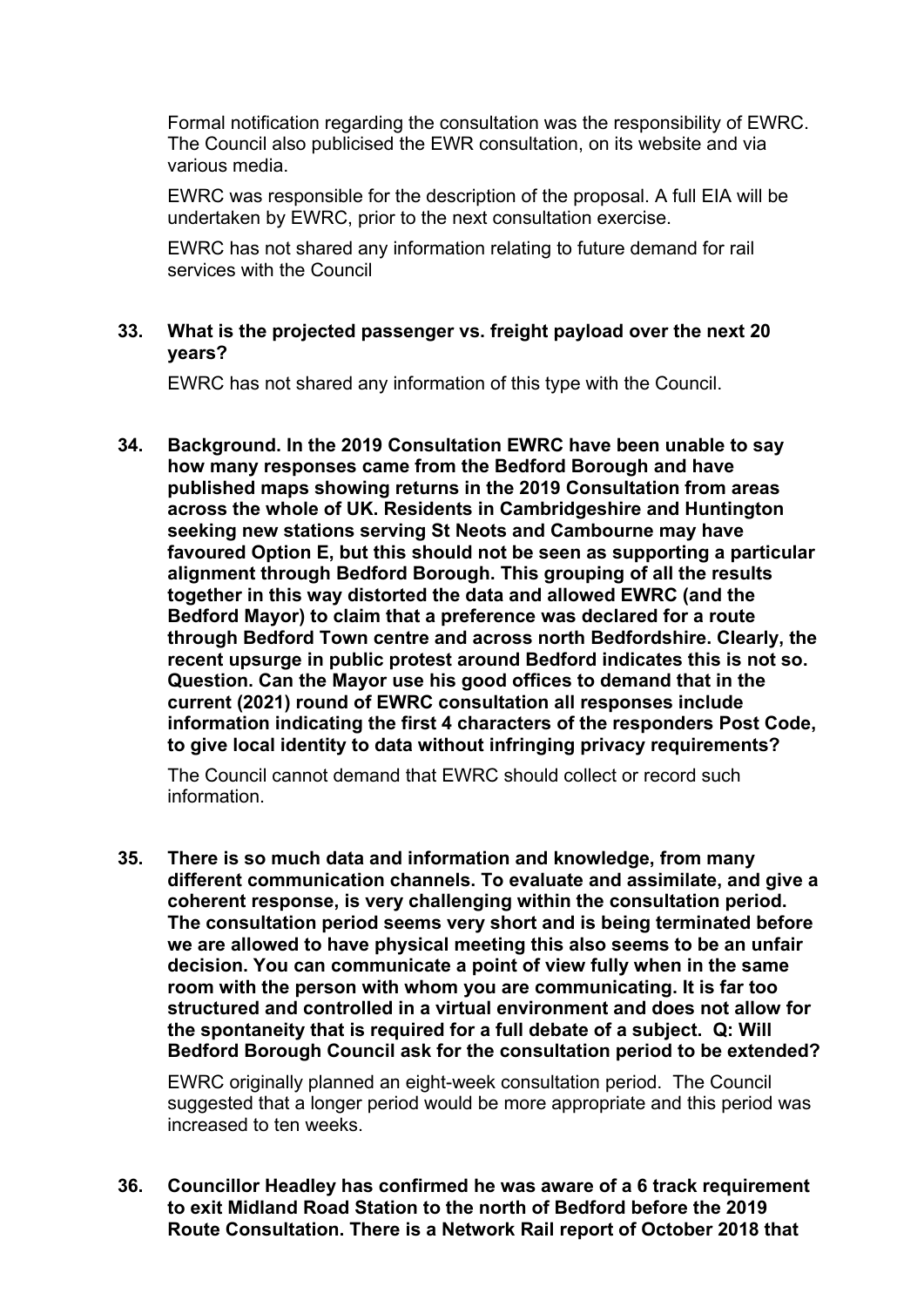### **details the requirement to demolish houses to enable an additional 2 tracks. Q: Why did Bedford BC not make Bedford Borough residents / voting electorate aware of this requirement, before or during the 2019 Consultation?**

The Council was not made aware of any "requirement" for six tracks, prior to the 2019 consultation, and was only made aware of a potential option for six tracks in July 2019. The Network Rail report from 2019 concluded that six tracks would not be needed.

**37. The lack of community awareness regarding the biggest capital investment project we will see in our lifetime I feel is an indication that the efforts to communicate have been insufficient and the impacts have not been adequately explained. I feel this is a failure of process. This is the biggest investment in this area for decades and the majority of people, including myself, were unaware of the action BBC was taking to promote Route E to EWR Co. Q: Does BBC think they have engaged sufficiently, in a transparent and open manner, with the Bedford Borough residents/voting electorate, ensuring they were fully informed, prior to the selection of Route E as a preferred route?**

It is a longstanding policy of the Council to support a route for East West Rail that passes through Bedford Midland station, bringing with it economic benefits for the whole Borough. In 2019, the Council undertook communication with residents of the Borough through various media, in order to promote both the consultation and its preference for Corridor E. However, the decision to choose Corridor E was taken by EWRC and Government, not by the Council.

- **38. The Kilborn Report of March 2019 states "Bedford South options are "more direct, less complex" and that Route E has "significant interface complexity with the local highway network" BBC then paid Kilborn to cost engineer Route E. BBC would welcome the opportunity to continue to work with EWRCo to reduce the costs and risks of Route E in order to build a stronger financial and business case and lead to the development of a scheme that can win wide political support…"**
	- **Why did BBC select Route E for special treatment with public money and not the other Route Options?**

It is a longstanding policy of the Council to support a route for EWR that passes through Bedford Midland Station, in order to realise economic benefits for the town and the whole Borough.

• **Given this is a "once in a generation investment" Would it not have been fair to all residents of Bedford Borough to adopt an even handed approach, rather than push the political agenda? Why wasn't an even handed approach adopted?**

This approach was supported by all political parties represented on the Council at the time.

• **Why was this not debated at full council in 2019 for a decision?**

There was no need for such a debate given that the response submitted to EWRC reflected existing Council policy.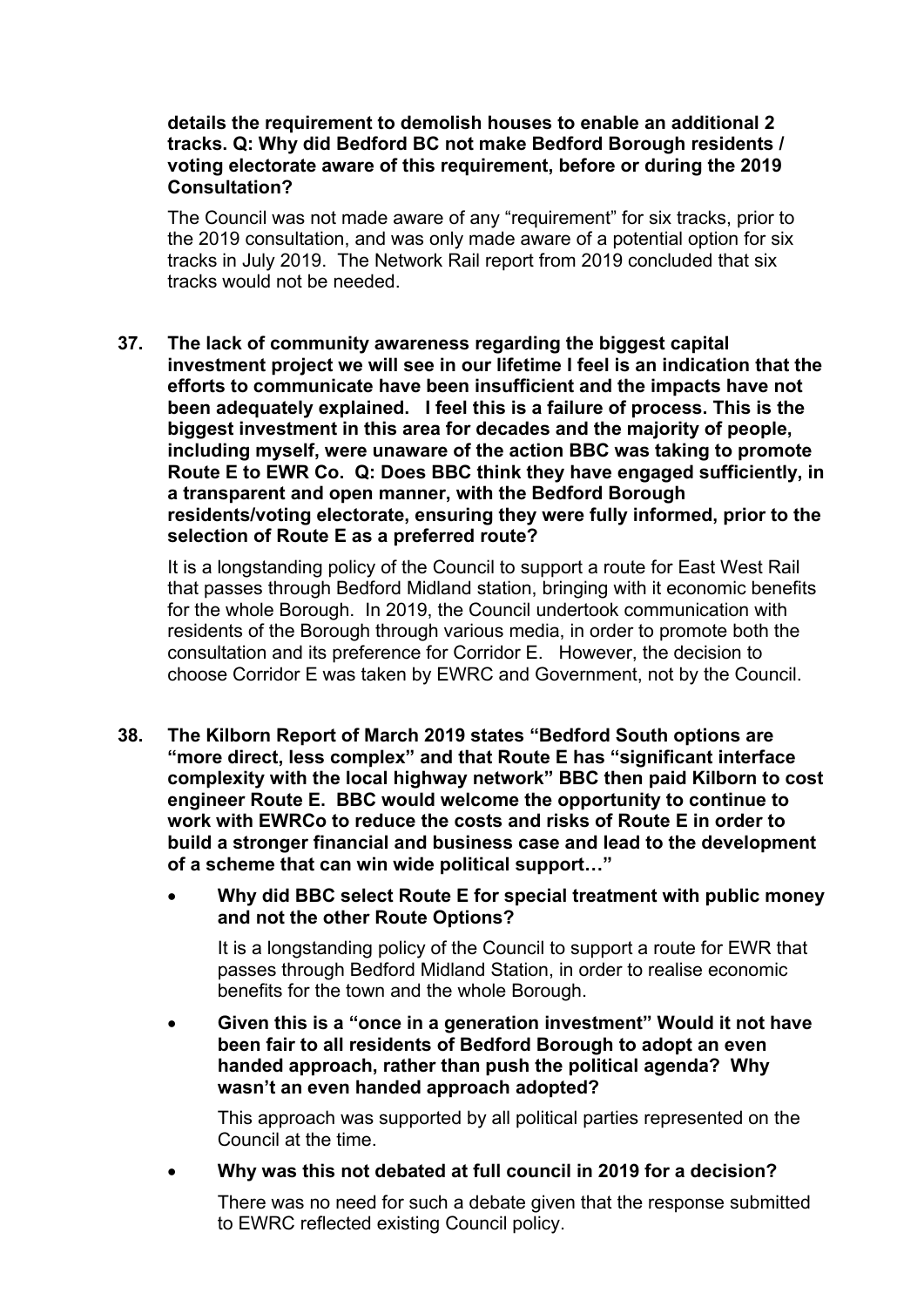• **Given that this report advocates EWR making concessions with regard to gradient north of Bedford and the implications that has with the lower accommodation of freight on the network: How does this reconcile with BBC's Climate Emergency and the reduction in getting freight traffic off our roads? (Declared the same month – March 2019)?**

The Council believes that EWR will still provide an excellent opportunity for getting both lorries and cars off the roads and onto rail.

- **39. Network Rail put forward the six track option in October 2018. East West Rail had visibility of this in February 2019. In the recent Parish Council meetings Cllr Headley admitted to first knowing of this in August 2019.**
	- **What was the precise date that anyone at Bedford Borough Council, (employee, elected representative or consultant – even if they have since left BBC) first know of the six track option?**

The six track option was first mentioned as a possibility by EWRC in a meeting with Council officers on 17<sup>th</sup> July 2019. The Council made clear to EWRC that it supported route E on the assumption that it retained as four track north of Bedford Midland Station, and commissioned some technical work which was sent to EWRC to support that position.

• **Why was this not mentioned to the impacted residents at the time that this information first came to light, thereby giving them the opportunity to raise a challenge? (Bear in mind if they wanted to raise a Judicial Review, there is a time limit) - An unacceptable response would be: "It was only a rumour, or a possibility and we didn't want to raise any undue concerns." The whole rail project was only a possibility in 2019 – it didn't stop BBC spending public money on a response.**

There was no further mention of six tracks in the 2020 announcement by EWRC and Government. Having heard in March 2021, that there was an option for six tracks, the Council reiterated its position that it was possible to deliver EWR within the existing railway infrastructure. It is now known that Network Rail also concluded that six tracks were unnecessary in its own report drafted earlier in 2019.

• **What other "possible" projects with negative consequences are BBC NOT sharing with the residents because Councillors deem it not in the best interests of the individuals? Should others be preparing to defend their homes against unknown threats that BBC currently think are "just a rumour"?**

It is not the Council's policy to restrict information regarding proposed infrastructure schemes. However, the Council may not know about all plans being developed, and options being considered, by third party organisations. Also, it would be inappropriate for us to publicise unconfirmed proposals prior to formal consultation exercises. The Council continues to publicise any consultations that relate to firm proposals, such as that recently undertaken by EWRC, as soon as it becomes aware.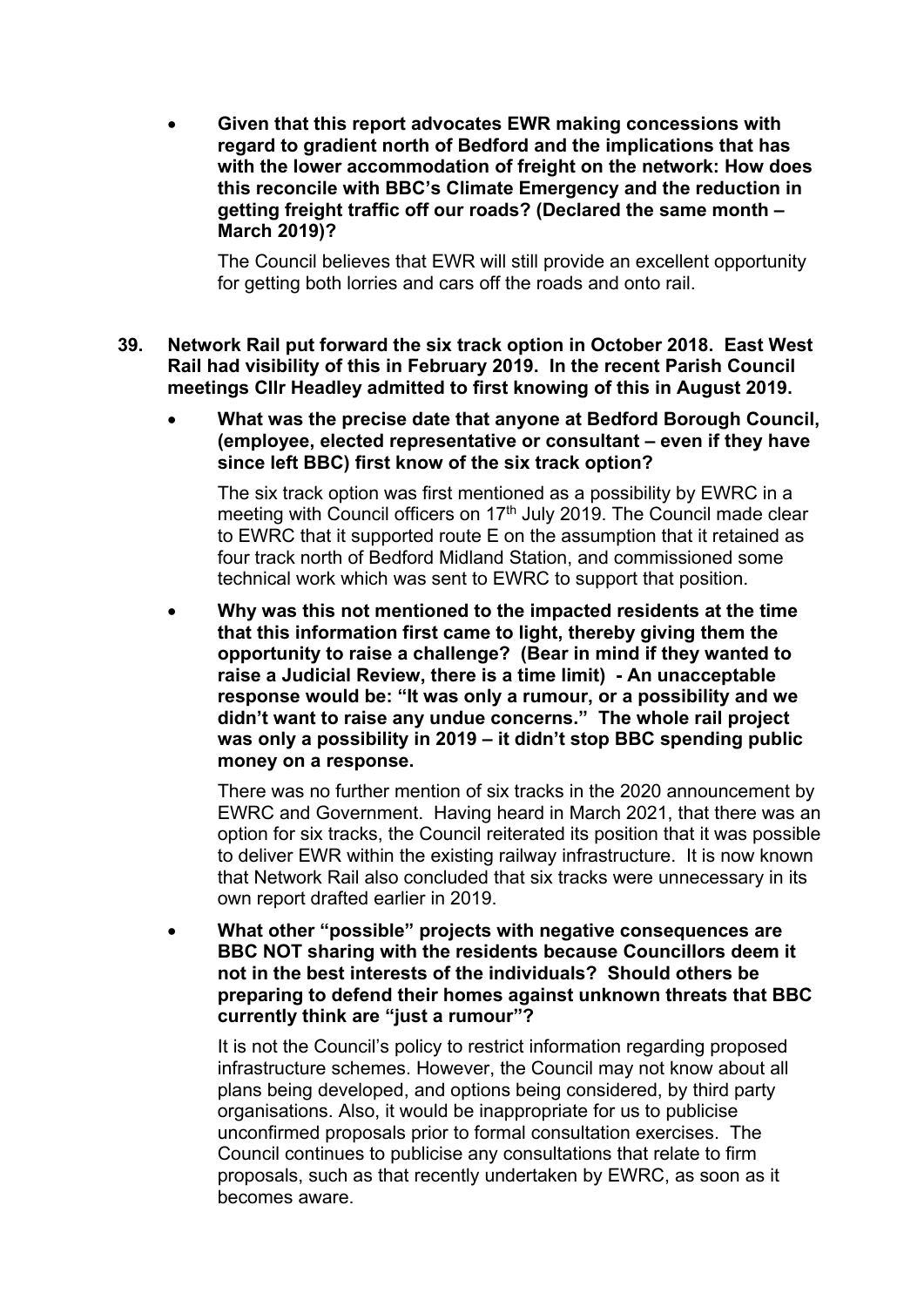### **40. Will Bedford Borough Council commit to ensuring that the East-West Rail follows existing transport corridors (as encouraged by East-West Rail themselves) rather than creating new ones?**

The Council is unable to ensure that the EWR route follows existing transport corridors, as this will be a decision taken by EWRC.

# **41. How is the scheme if it goes ahead, going to compensate people for sound disturbance as the tracks move closer to their homes? Are they going to pay for triple glazing? What is the qualifying criteria?**

EWRC has not shared information of this type with the Council.

# **42. What environmental impacts did / have you asked EWR to consider for their routes?**

The consideration of environmental impact is governed by statutory procedures and will be examined by the national Planning Inspectorate, as part of the Development Consent Order process currently expected to take place in 2023/24. However, the Council will work with EWRC to minimise any adverse impact of the proposed scheme.

# **43. What level of confidence do you have in the cost models from Kilborn Consulting, and also from EWR?**

The Council has full confidence in its consultants. However, the consideration of costs is a matter for EWRC.

### **44. What impact assessment has been done on the impact to air quality of driving diesel trains through Bedford Midland station, considering air quality in Bedford already breaches the levels per the Air Quality Management Area?**

Diesel trains have been using Bedford Midland station since the 1960s, and continue to do so. All current freight trains, and passenger trains to the Midlands and the North, are operated by diesel traction.

EWRC will undertake a full EIA, which will include air quality assessment, prior to the next consultation and submission of the Development Consent Order.

# **45. Why are Bedford Borough intent on damaging the health of local people by insisting on bringing the EWR route through the centre of Bedford because of the increase in pollution, traffic congestion and the total lack of present and planned road infrastructure?**

Constructing the East West Railway will enable thousands of current vehicle movements to be taken off the road and transferred to more environmentally friendly rail**.** Additionally, the construction of new stations at Stewartby/Kempston Hardwick and the Wixams is likely to reduce the need for passengers from the south and west of Bedford to drive into Bedford Midland Station to access their trains.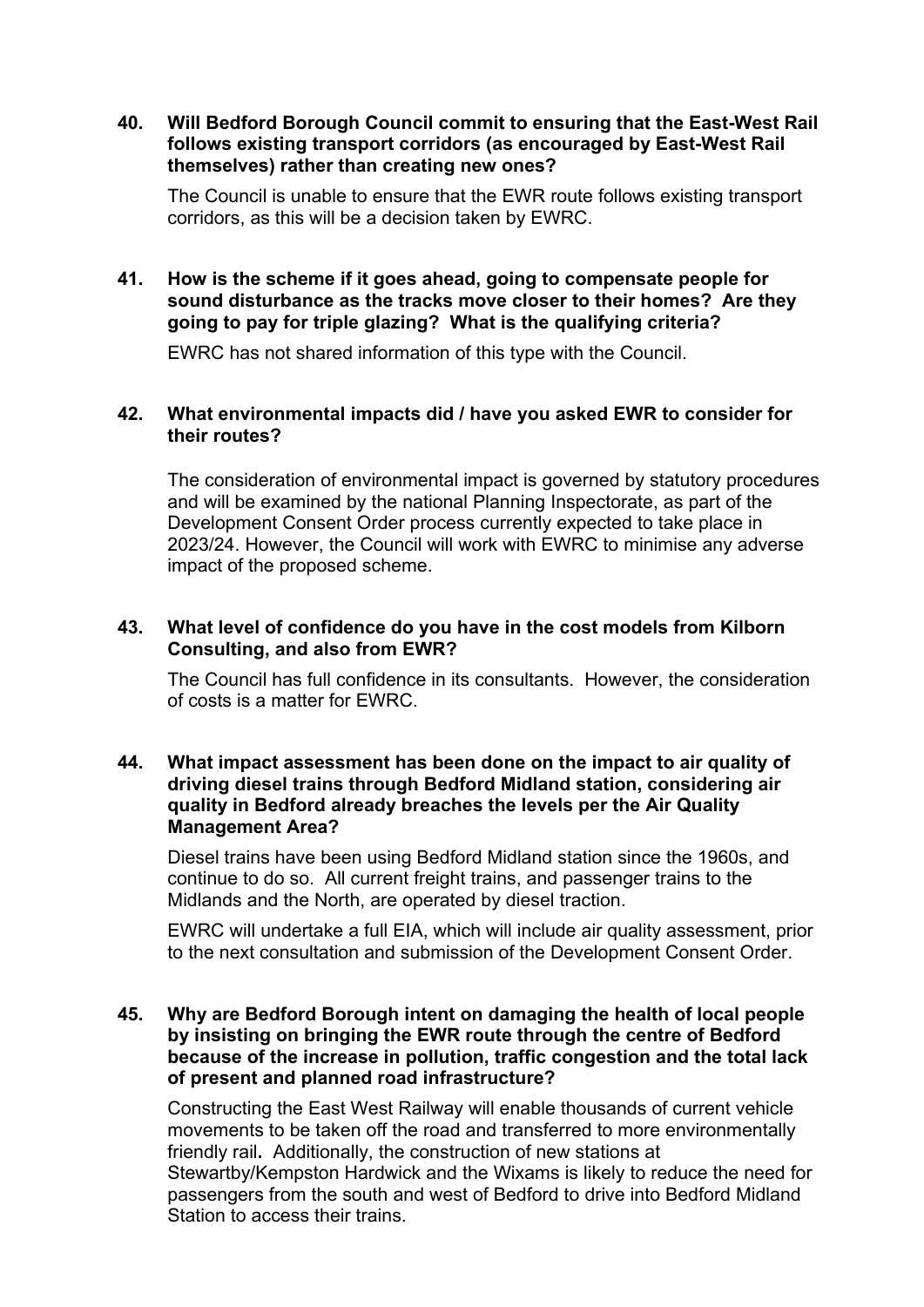**46. Why is Bedford BC not working with EWR to revisit the 2019 consultation as it is perfectly clear that it was seriously flawed due to lack of correct information, poor public notification, undeclared facts and biased instructions from Bedford Borough Council to their consultants?**

EWRC was responsible for the consultation documentation and proposal description. The Council instructed its consultants to advise it in developing a response to that consultation, on the basis of its longstanding policy to support a route that passed through Bedford Midland Station.

**47. How could the general public be expected to come to an informed decision with the lack of proper and up-to-date information, poor quality maps and staff at the time unable to adequate answers at the time of the 2019 consultations? Bedford Borough Council appears not to have all the relevant information at the time of the consultation when they made their decision.** 

EWRC was responsible for the consultation documentation and proposal description. BBC has a longstanding commitment to support a route which runs through Bedford Midland Station.

# **48. Why are Bedford Borough Council only discussing the northern routes at local meetings when Cambridge are still discussing both northern and southern approaches?**

The consultation questions in respect of the route through Bedford Borough are both northern routes. We have therefore discussed which of these options is preferred by each Parish Council. Both northern and southern options are available for the route as it approaches Cambridge.

### **49. Have you conducted a review of the proposed benefits of the EWR plans, post COVID, given the changes that are almost certainly to happen, whereby many workers will not commute 5 days a week, to a city centre office? Has this been factored in and how it effects the proposals - the line we are advised is predominately passenger.**

Such a review will need to be conducted by EWRC, in relation to the whole route, taking account of the Covid impact, in preparation of its updated business case prior to submitting it to the Government for funding approval.

# **50. Why are you only consulting residents now? Is it because of the possible demolition of houses that has been announced by EWR? What were the reasons for not consulting residents about the original 5 proposed routes in 2019 before sending the official Borough Council response where it was stated that you preferred route E over all other route options?**

The Council encouraged residents to respond to the 2019 consultation. The Council did not consult residents on its own response to that consultation as it already had a longstanding publicised policy of supporting an EWR route that passed through Bedford Midland Station.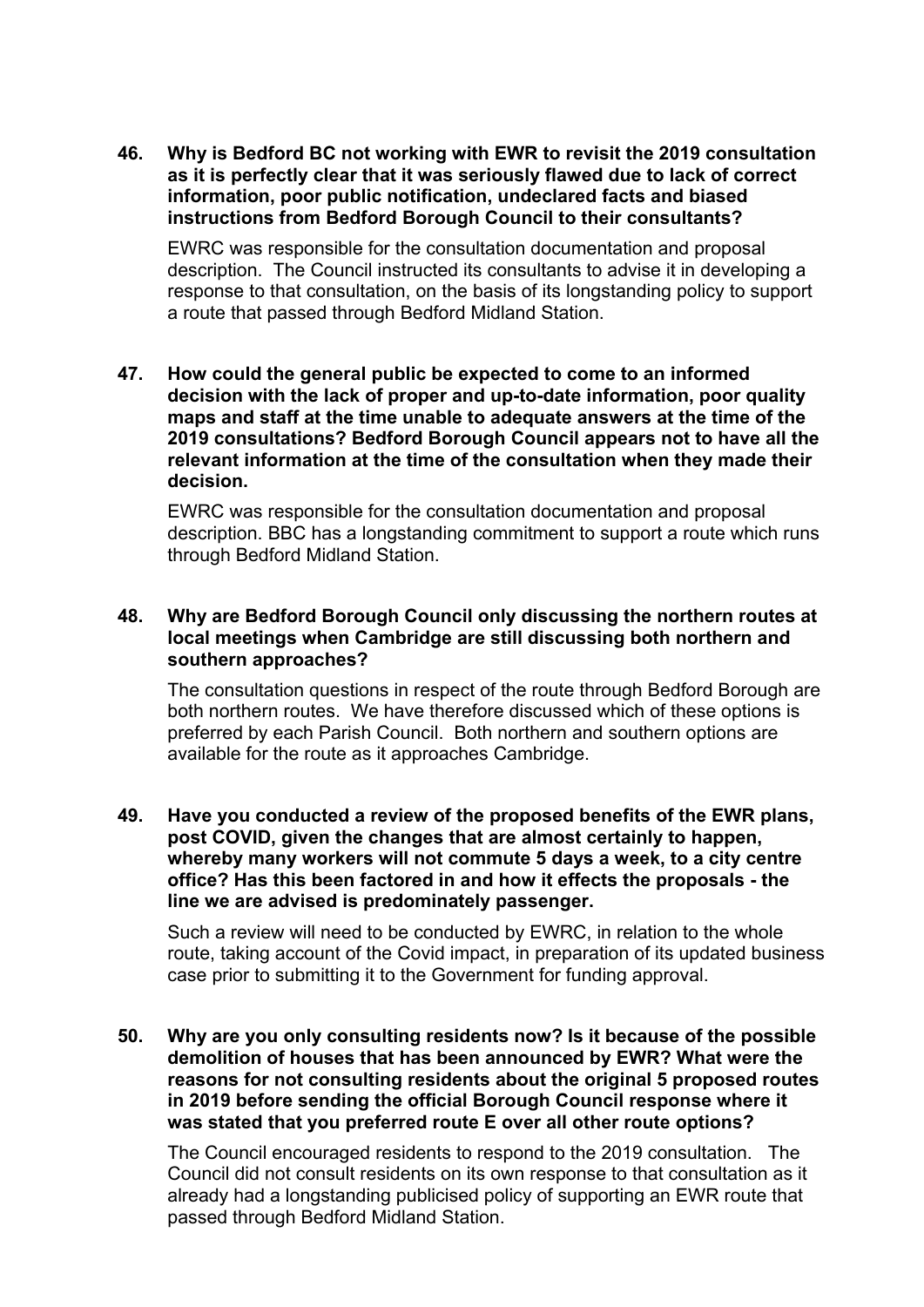The most recent EWRC consultation related to which route EWR would take through Bedford, so the Council was keen to hear views before it submitted its final response which can be found [here.](https://bbcdevwebfiles.blob.core.windows.net/webfiles/Your%20Council/Consultations/EWR%20Consultation%20Response%20post%20FC.pdf)

#### **51. Why are BBC only now having more detailed consultation arrangements and have not beforehand when the 5 route options were being consulted upon?**

The Council encouraged residents to respond to the 2019 consultation. The Council did not consult residents on its own response to that consultation as it already had a longstanding policy of supporting a route for East West Rail that passed through Bedford Midland Station.

The most recent EWRC consultation related to which route EWR would take through Bedford, so the Council was keen to hear views before it submitted its response which can be found [here.](https://bbcdevwebfiles.blob.core.windows.net/webfiles/Your%20Council/Consultations/EWR%20Consultation%20Response%20post%20FC.pdf)

**52. We believe that EWR are using Bedford to its detriment and this has not been realised yet by the Borough Council. We are concerned that given the disturbing developments since the original Routes were mooted, the people and the councillors of Bedford are being duped and the process will have gone too far before it is realised. Also the world and its requirements have changed significantly since the EWR first began the process and it very much appears that as information comes to light, Bedford and its representatives will be shown up as having sold the town down the river. Can you please listen to your people and stop this now, before it is too late?**

The decision to proceed with the EWR scheme, within Corridor E, was taken by the Government and EWRC. The Council has no power to "stop" this, nor would wish to, as it has a longstanding policy to support a route for EWR that passes through Bedford Midland Station, in order to realise benefits for the town and the whole Borough. We are working with EWRC to maximise possible benefits and we believe these are best achieved by a route which comes through Bedford and creates a nationally important hub at Bedford Midland Station.

A review of benefits will need to be conducted by EWRC, in relation to the whole route, taking account of the Covid impact, prior to submission of its updated business case to the Government for funding approval.

**53. Is there really any point in having these consultations? Mayor Dave, can you put your hand on your heart and tell us that there is a chance you might change your and the BBC's collective mind on the Route choice? We hear that councillors are now changing their minds, as information has become available on the realities of the impact and lack of benefit to the town. Will you do the same?**

We are using these events to seek the views of residents and local councils on the best route for Bedford Borough out of those offered by EWR.

The Council has a longstanding policy to support a route for EWR that passes through Bedford Midland Station, in order to realise benefits for the town and the whole Borough.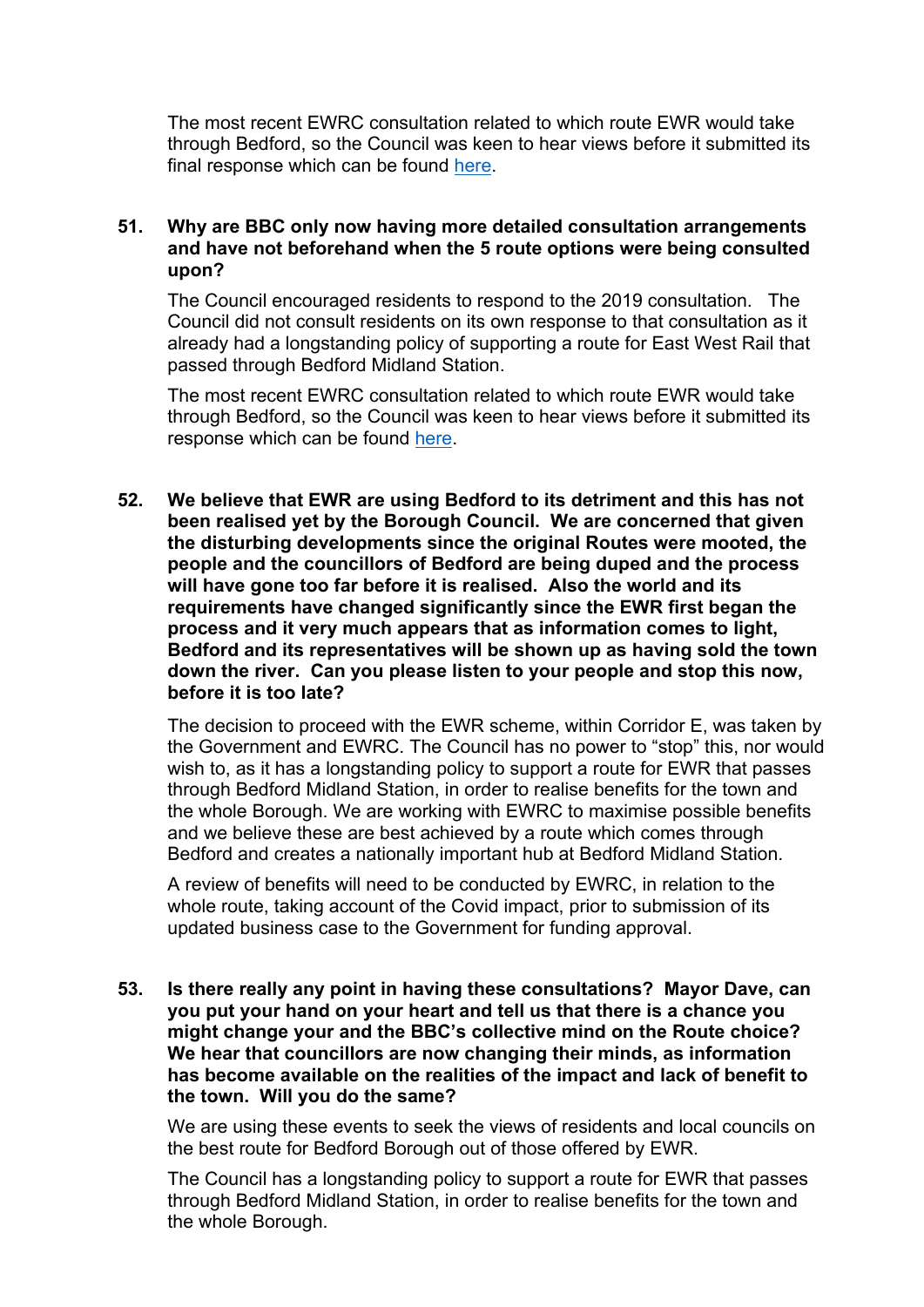Following consultation in 2019, it was decided by the Government and EWRC that EWR should pass through Bedford. The latest consultation relates to which route through Bedford it should take. Therefore, we felt it important to seek public views ourselves, in order to represent these in our own response to the consultation.

A review of benefits will need to be conducted by EWRC, in relation to the whole route, taking account of the Covid impact, prior to submission of its updated business case to the Government for funding approval.

**54. We are not hearing any reasons why people would want to begin travelling into Bedford if there were to be a town centre station connection East to West. At best, those being asked on TV or radio are saying that it might be useful for them to get to or from Cambridge or Milton Keynes. No mention of anyone heading for Bedford as a destination making Bedford no better off than it was before and significantly and permanently harmed. I cannot accept the "Master Plan" as a sensible response. It is possible to invest in the town centre and run down areas and also build more homes/create more jobs without destroying huge areas of Bedford and permanently harming the lives of thousands of others.**

It is the Council's view that the creation of a nationally important rail hub at Bedford Midland Station will provide a major boost for the Borough and its economy. The improved connectivity to all corners of the country will attract inward investment to the town, in preference to other towns or cities. It will also boost sustainable transport modes, in favour of private car use.

We will work with EWRC to minimise any adverse impact of the scheme and EWRC will undertake a full EIA, before the next consultation exercise.

**55. We have seen and heard only high level and vague claims of investment, jobs, improved traffic and homes but there is a complete absence of supporting evidence. This is particularly unpalatable given the significant changes brought about by the pandemic as commuting, office locations and workplace use has been changed forever. Where is the evidence of the alleged benefits for the people of Bedford and surrounds? Is this not just a vanity project? Who are the companies who will be relocating to the new Bedford?**

It is too early to say which specific companies might be looking to relocate to or invest in the Borough. However, the construction of EWR will provide the town with better connections to all parts of the country, rather than other towns which could be our rivals in attracting this economic growth and associated prosperity.

A review of benefits will need to be conducted by EWRC, in relation to the whole route, taking account of the Covid impact, prior to submission of its updated business case prior to submitting it to the Government for funding approval.

### **56. Please explain why the Bedford Borough Council chose to ignore the advice given by the publicly funded independent reports into the**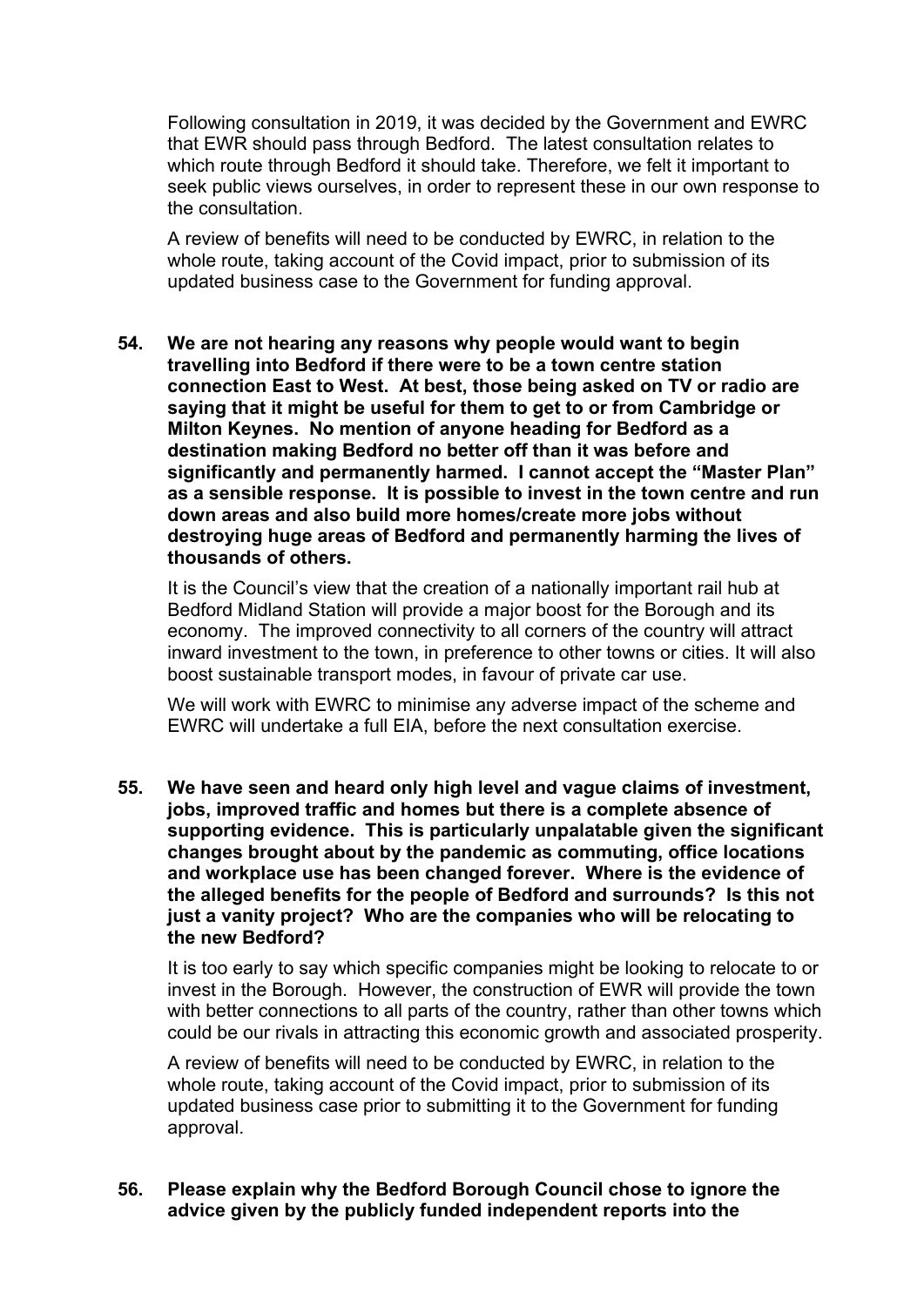**suitability of the different routes? Route E was considered the least favourable on many counts, not least cost, yet after questionable intervention by members of the Bedford Borough council (directly, or by association with the EWR Consortium) AFTER the first, unlawfully short consultation closed, it unfathomably became the preferred route. This is not fair, logical nor transparent and we deserve better from our elected representatives.**

The consultation period provided in 2019 by EWRC was approved by Government.

The decision to select Corridor E was taken by the Government and EWRC (not the Council or the EWR Consortium of which it is a member) on the basis of consultation feedback and a review of costs, carried out by Network Rail. The Council did not ignore any advice received from its consultants.

**57. Did the Borough Council support Route E because it shares EWR Cos view that the key project objectives of EWR are to deliver economic growth and support large scale housing growth in North Bedfordshire, and that environmental concerns are way down the pecking order? If that is the case, isn't it clear that without consulting Bedford residents, the Borough Council has pre-determined a very significant element of the Local Plan Review, where in theory such matters are to be decided with the benefit of public consultation?**

The Council believes that Corridor E supports the economic growth of the Borough, and that railway stations can act as a focus for growth. However, there are no plans for large scale housing growth in north Bedfordshire, as evidenced in the Council's draft Local Plan 2040, which will be subject to consultation later this summer. There has therefore been no pre-determination of the Local Plan review.

### **58. Why are passing points to cater for slow trains being built in to both route options?**

Information of this type has not been provided to the Council by EWRC.

### **59. How can Bedford Borough Council support the building of a diesel train line given the sustainability expectation that the country will become significantly carbon neutral by 2035 and this line is due to be running in 2030?**

The Council supports the construction of an electrified railway and has made this view known to EWRC in its recent consultation response.

### **60. We had serious flooding of properties and the main road in Clapham at Christmas 2020. Have the Borough Council done a flood risk assessment on the impact of building a railway viaduct across the floodplain between Clapham and Bedford?**

EWRC will undertake a full Environment Impact Assessment, which will include flood risk assessment, prior to submission of the Development Consent Order.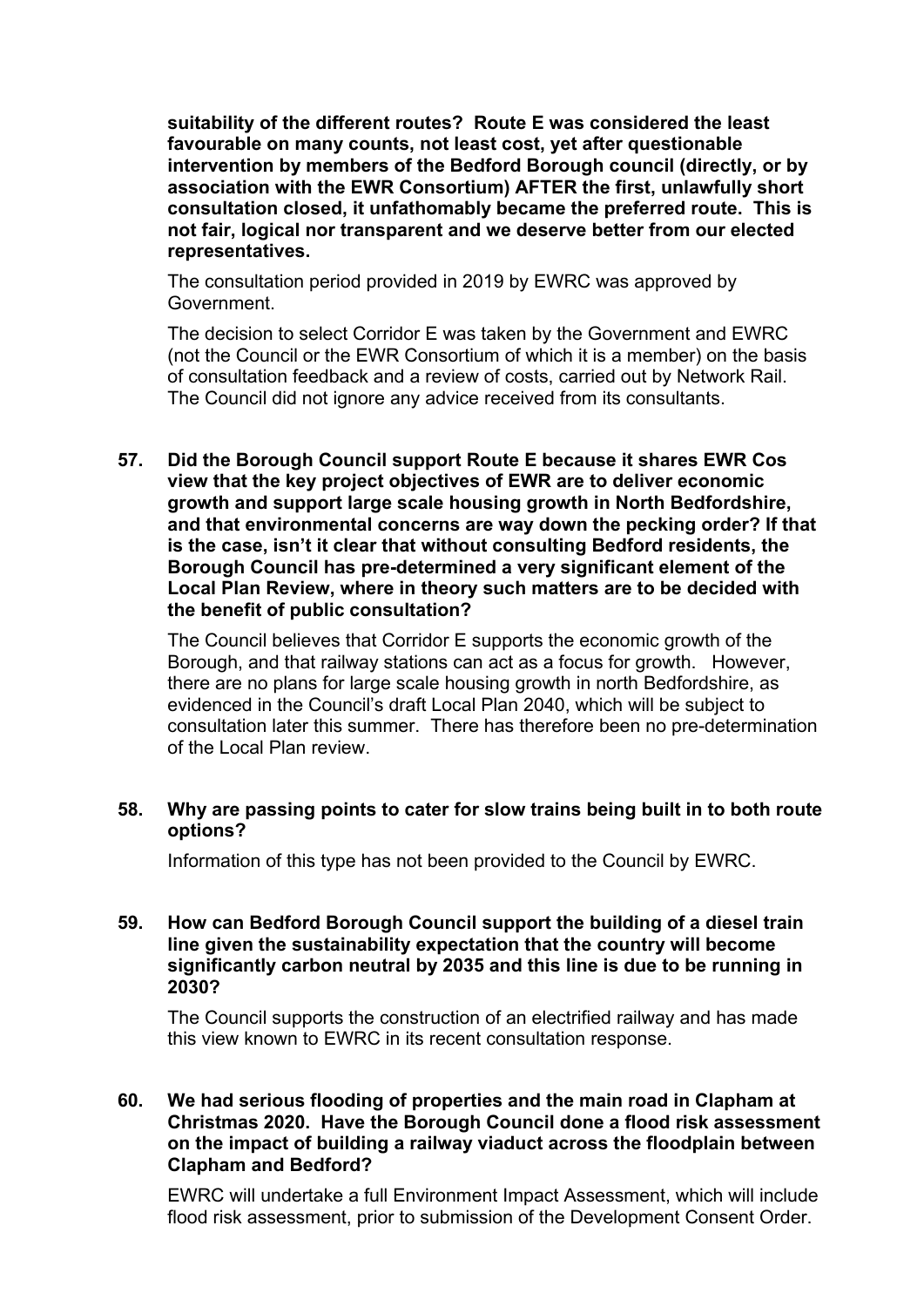**61. Has there been any provision for increased cycle commuting to Bedford station? New cycle ways, secure cycle parking (my bike was also stolen from the station on one of the rare occasions I cycled to the station)**

Such provision will be a key part of the station's redevelopment, once planning of the new facility gets underway.

### **62. Has there been any consideration to tunnelling instead of cutting?**

As part of its response to the consultation, the Council has put forward proposals for the use of tunnels rather than cuttings as the line passes Carriage Drive in Clapham.

# **63. Is BCC going to pay for the multi-storey car parks and extended platforms which reduced the cost of route E? What is the cost of this and if so how do you expect to pay for this in a post-pandemic time of austerity?**

The Council has no plans to pay for extended platforms or a multi-storey car park, so there is no implication for the cost of Corridor E. If the Council were to develop plans to construct a new car park in the future, then any such plans would have to produce a positive rate of return on any funds invested.

**64. First and foremost, we were not consulted in 2019 and DID NOT receive the postcard EWR tell us they sent out. The first we knew about it was when I joined the local Facebook page in January 2020. We immediately expressed our concerns to our local councillor and have also made contact with EWR on several occasions. We were told to attend the local meeting with EWR which was cancelled due to Covid and has never been reorganised. If we had been consulted and given the opportunity to object we would have done so. We understand we are now being given the opportunity to comment on the alignment of route E. As there is only one route out of Bedford through the Clapham countryside our only option is to object to route E altogether.**

Your comments are noted. Any complaint about consultation should be directed to EWRC.

### **65. Could you please explain how you expect Bedford hospital to cope with the influx of people needing its services with all the housing that will come after EWR is built? What about schools, local shops and access roads?**

The provision of health services for Borough residents is managed by the NHS, and the Council works closely with the Bedfordshire Clinical Commissioning Group to provide information and support. Planned future housing development and associated facilities are included in the Council's draft Local Plan 2040, which will be subject to consultation later this summer.

### **66. Can you explain why the original consultation in 2019 wasn't held again following BBC's input and support, which changed the costings for route**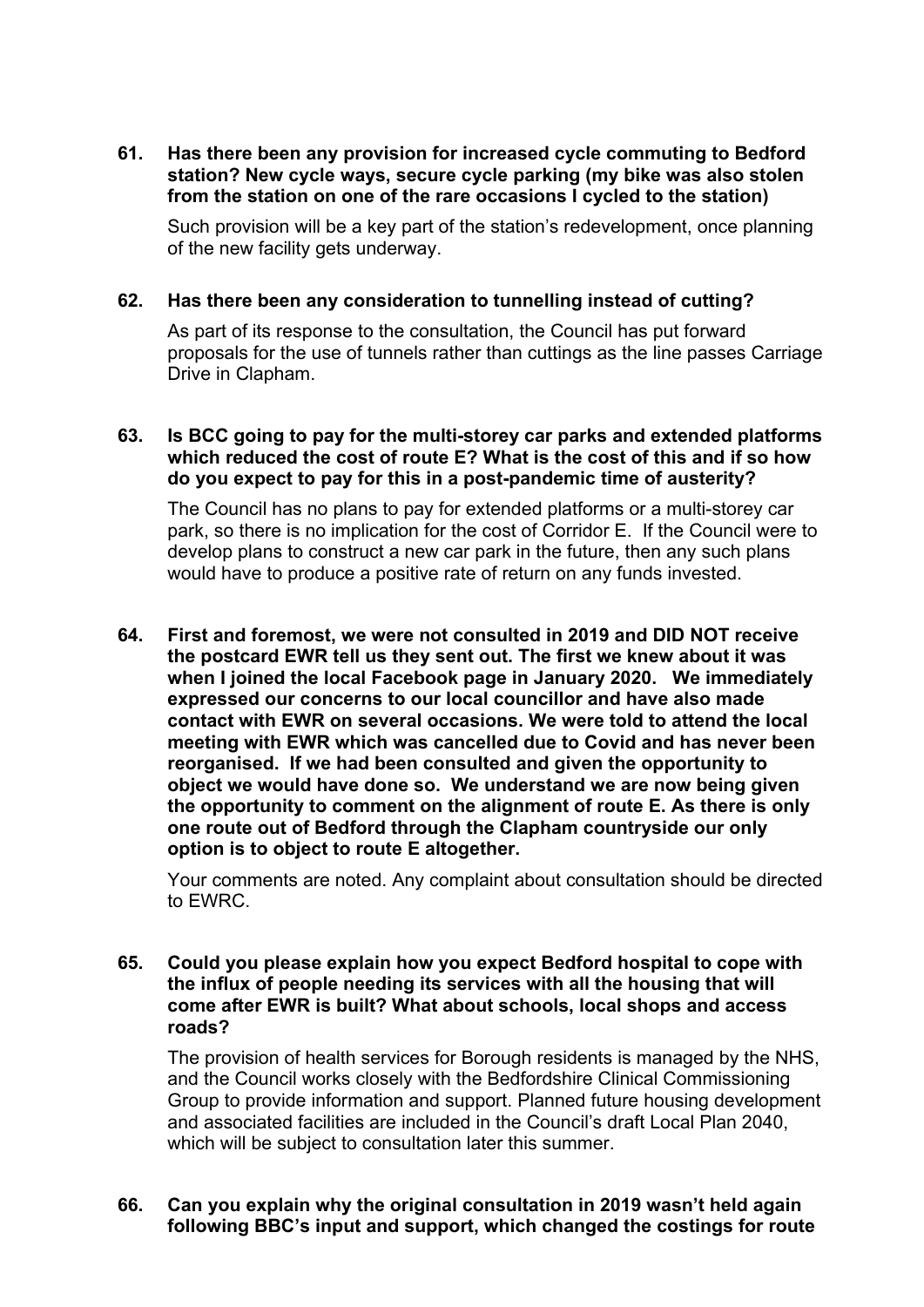**E.? Full transparency was non-existent and the goal posts had moved. We should have been presented with the new costings and been made aware of your support and commissioning of your own costings for route E, and had the opportunity to vote again. Wherever the train line is built, can you assure me that access to the countryside via byways, bridleways, and footpaths, will be kept open during and after the building of the EWR line. My village of Ravensden uses such paths daily.**

You would need to seek an answer from EWRC in relation to your first question.

The Council is unable to make any assurances about future countryside access, as these considerations must be made by EWRC, when the final route has been decided. We will encourage EWRC to minimise disruption to existing access.

### **67. Why did the Mayor deny the parish council's request for the public to be able to attend the parish council meetings in 2021?**

Given the relatively short consultation period set by EWRC, we met with elected representatives of each Parish Council through whose administrative area the line might pass, and held two further public meetings open to every resident of the Borough**.** 

### **68. Why did it take nearly two weeks before the Mayor's office would release the recordings of the parish council meetings (for example Ravensden)? It is noted that the recordings weren't released until the subsequent meetings had passed.**

The officer who recorded the meetings was unable to send copies to the relevant Parish Councils for a few days, as the file size was too large for his computer to deal with. As soon as this issue was rectified the recordings were sent out. The meeting with Ravensden was held on the 12<sup>th</sup> April and the recording was issued on the 21st April.

# **69. On what date was Cllr Headley given responsibility for railways in addition to finance? Was there a public notification?**

Cllr Headley has led on railway matters for several years, and has represented the Council on the EWR Consortium since 2012. Cllr Headley is the Portfolio Holder for Finance, but has other responsibilities, including rail matters, but this has not been announced publicly

# **70. What oversight is in place for the allocation of portfolio holder responsibilities and changes to responsibilities?**

This is overseen by meetings of the Full Council.

# **71. Why is Cllr Headley better qualified to lead on railways than the Deputy Mayor & portfolio holder for environment & transport Cllr Headley?**

Responsibility for emerging issues is given to the most appropriate Member of the Executive, based on experience and knowledge?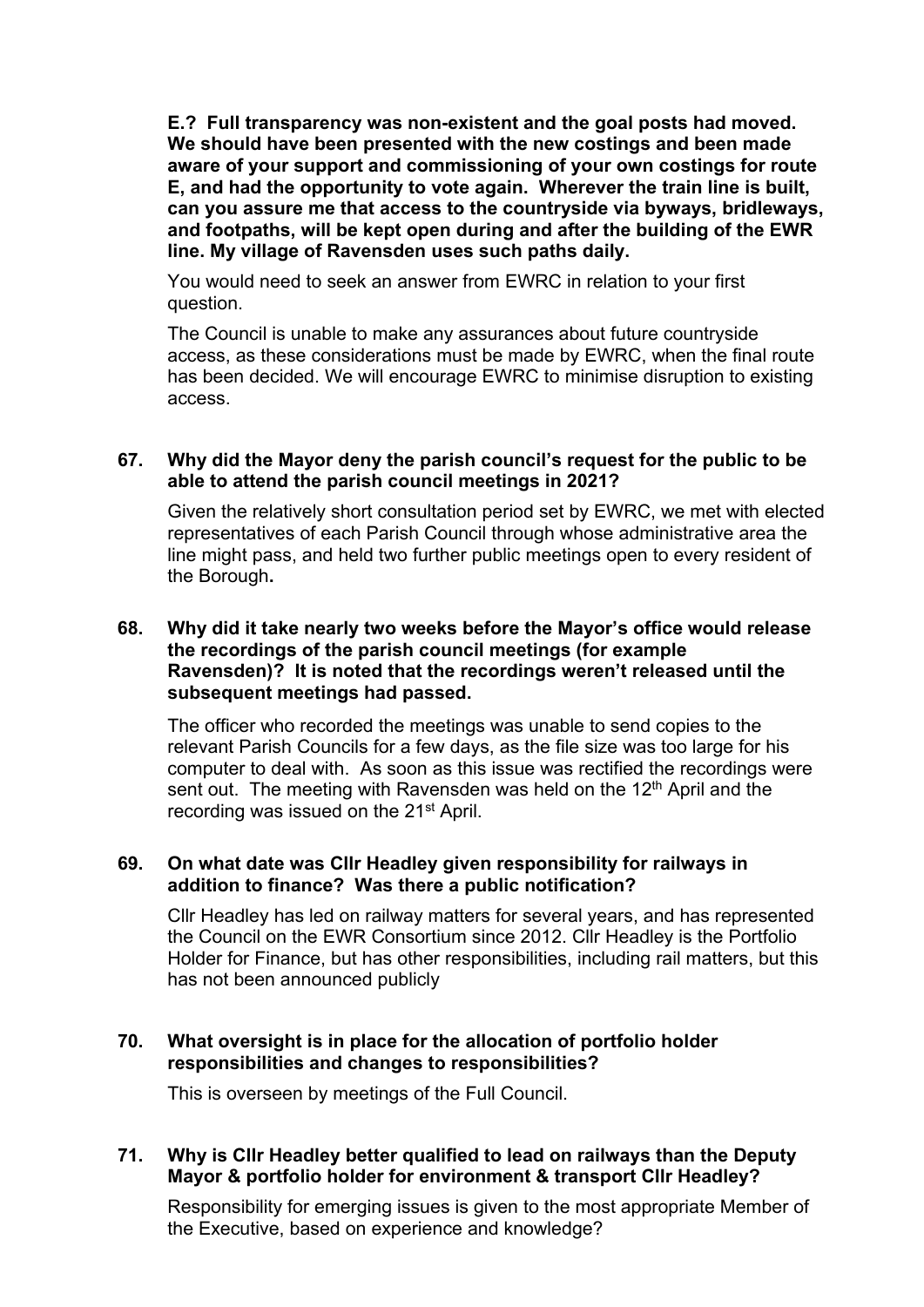**72. In the week that it was announced that 50-100 houses were to be effected in the Harpur and Castle Wards, in addition to the North Beds, why did Mayor Hodgson and the Deputy Mayor Royden, portfolio holder for environment & transport, not find time to meet or communicate? When was there first communication after the 31st March announcement?**

The Mayor raised this issue in his website and in his column for the Bedford Independent on 7<sup>th</sup> April 2021. A meeting was held with the "Protect Poets" residents' group on April 18th 2021.

# **73. Given the council's budget crisis and the council's current government ranking (337/354 councils nationally), does Cllr Headley have sufficient bandwidth to manage both finance and railways?**

Cllr Headley has successfully overseen both finance and rail issues for many years.

# **74. After the Mayor and Cllr Headley found out about six-track proposals on 31st July 2019, why did they conceal it from full council and the public?**

Having heard that there was an option for six tracks in July 2019, the Council commissioned research that showed four tracks would be sufficient, and wrote to the EWR Co accordingly to state that its support for a route through Bedford Midland Station was based on the assumption that the railway could be provided within the existing infrastructure. There was no further mention of six tracks in the 2020 announcement by EWRC and the Government. BBC first heard that EWRC were considering the possibility of six tracks through Bedford in March 2021.

# **75. Was the Mayor and Cllr Headley aware of Network Rail's 2018 six track proposals in 2018 that involved CPOs and demolition in the Poets area and referenced EWR?**

Having heard that there was an option for six tracks in July 2019, the Council commissioned research that showed four tracks would be sufficient, and wrote to the EWR Co accordingly to state that its support for a route through Bedford Midland Station was based on the assumption that the railway could be provided within the existing infrastructure. There was no further mention of six tracks in the 2020 announcement by EWRC and the Government. BBC first heard that EWRC were considering the possibility of six tracks through Bedford in March 2021.

It is now known that Network Rail also concluded that six tracks were unnecessary in its own report, drafted earlier in 2019.

# **76. Did the Mayor and Cllr Headley ever discuss the six-track proposals with Cllr Royden, Cllr Atkins or Cllr Jackson before the 31st March 2021 announcement?**

Although six tracks were raised at a meeting in advance of the release of the 2021 consultation documents, there were no plans shared by the East West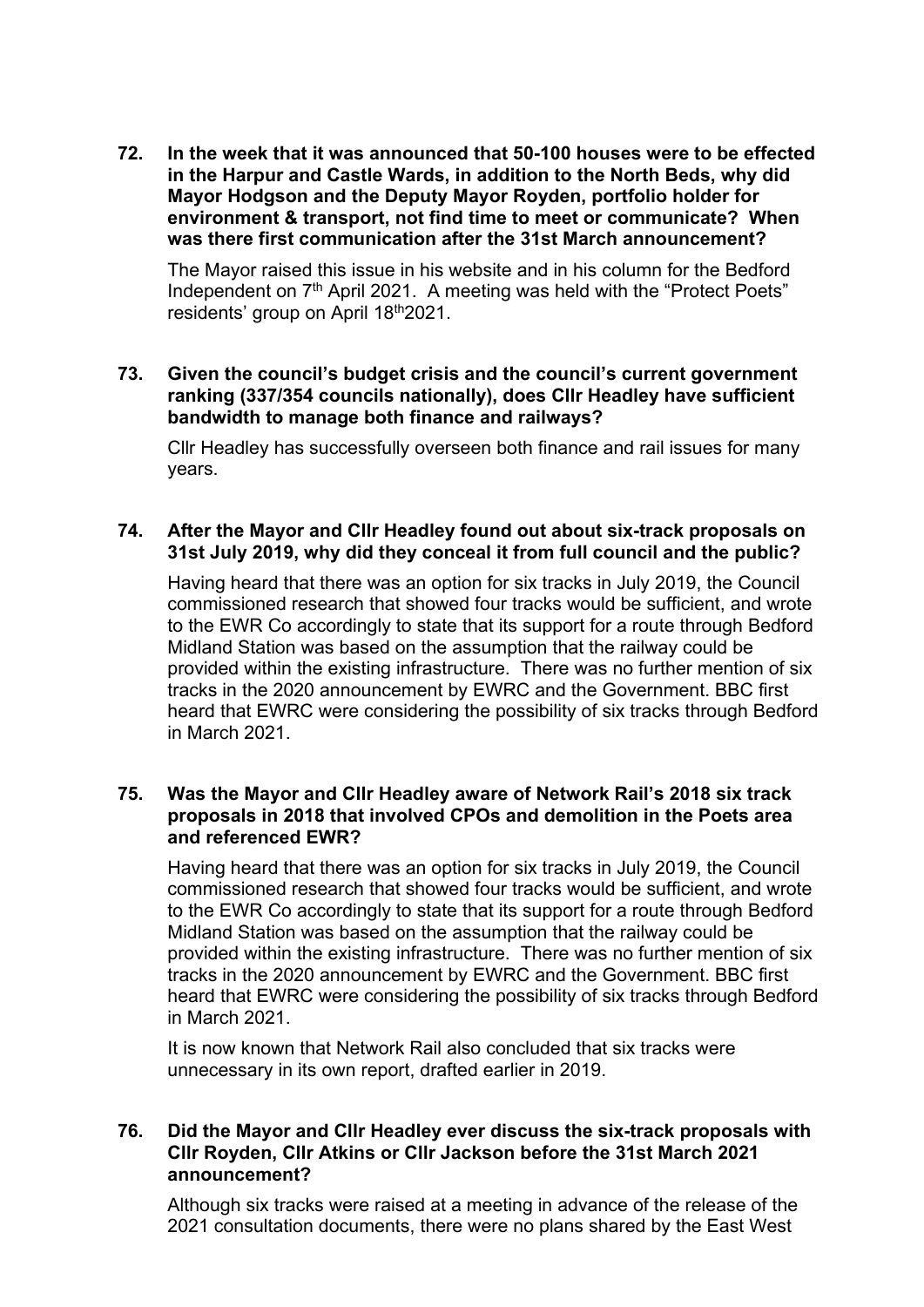Rail Company at that point. Any discussion in advance of details would have been based on assumption and speculation.

# **77. Will you publish the brief/scope of work for the engagement with the consultants?**

No detailed brief was issued to our consultants, who had already been appointed to provide general support and advice on all rail matters.

### **78. Has the full council been given an opportunity to contribute to the consultant's scope of work?**

No, but that would not be an appropriate activity for the Full Council to be involved with.

# **79. Why did Cllr Headley and BBC lobby EWR Co for a consultation extension that would allow them more time but deny the public an opportunity to attend physical meetings?**

The Council asked EWRC to extend its consultation period from the initially proposed eight weeks, and did so for the benefit of all respondents.Any physical meetings would have been limited by the Covid restrictions in place at the relevant time.

# **80. The Liberal Democrats have been distributing party political campaign material designed to look like genuine editorial. What is BBC doing to monitor this to ensure that the public is not mislead on EWR?**

The Council is not aware of this and has no governance responsibility or powers regarding such matters? If true, this would need to be referred to the Electoral Commission.

### **81. There are concerns that some councillors are concealing information and making misleading comments to distort the public's understanding on EWR. What is the council doing to monitor this?**

The Council is not responsible for monitoring politicians' comments. Politicians are held accountable by the electorate for any statements that they make. The Council is not aware of this and has no governance responsibility or powers regarding such matters?

# **82. In the 2019 consultation, EWR Co only included two of the seven Bedford parish councils effected by the northern routes vs seven of seven effected by the southern routes. Does BBC think this was adequate?**

The Council had no influence on EWRC's 2019 consultation approach, but understood it was open to all.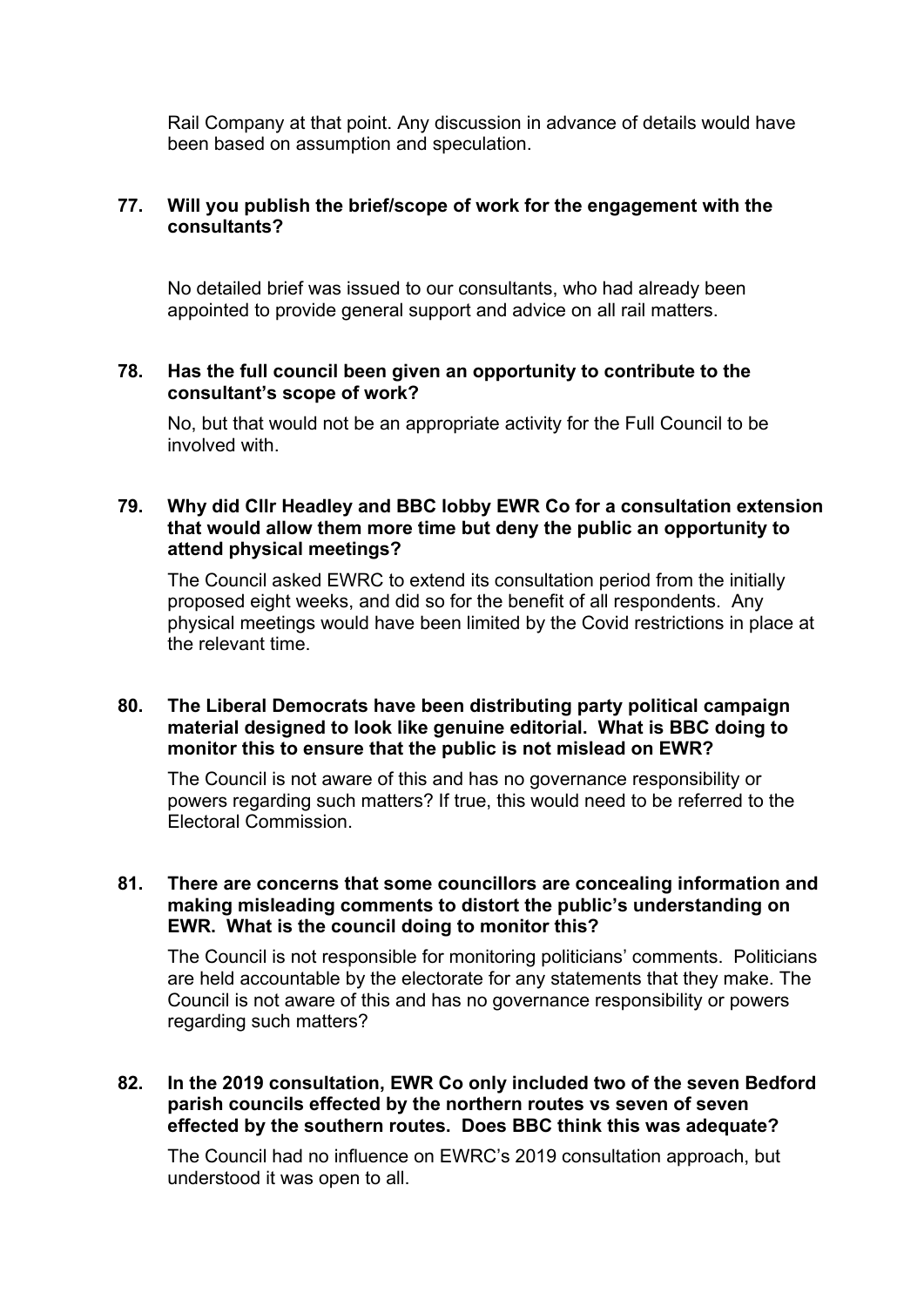**83. On 24th February 2021, Cllr Headley moved a motion that had 7 bullets of council notes, 3 bullets on the motion itself and was 341 words in total. Did he prepare it before listening to the statements from members of the public?**

In accordance with policy, Cllr Headley drafted the motion prior to the meeting.

# **84. Given the motion Cllr Headley moved, why didn't he disclose the information on six-track discussions?**

The Council was unaware that EWRC was going to propose six tracks as its preferred option.

#### **85. EWR Co's engineering director, Simon Scott publicly commented in December 2020 that they chose to approach Bedford from the north to maintain grade separation. When did BBC first become aware of this?**

We have no knowledge of a public comment, but would clarify that EWR approaches Bedford from the south, not the north, and there is no grade separation being proposed.

**86. Had Cllr Headley disclosed the information on six-track discussions, the comments, questions and potentially voting by other councillors may have been different. What democratic oversight is in place at BBC? Is this being looked at?**

BBC adheres to the oversight mechanisms that apply to all councils.

**87. BBC is denying petitions related to EWR because of previous petitions. Given the 24th February 2021 discussion at full council was compromised because of the Mayor and Cllr Headley's failure to be transparent with material information, will future petitions on similar topics now be considered?**

The rules governing the presentation and acceptance of petitions are available on the Council's website.

**88. If the council were to vote again on support of route E, would the Mayor allow Lib Dem councillors to vote independently this time?**

All Councillors are free to vote as they see fit on any motion.

**89. On 24th Feb Cllr Charles Royden, Deputy Mayor and portfolio holder for environment & transport sat through a 3 hour plus meeting without making any comments or asking any questions. Is that satisfactory conduct given his role and responsibilities?**

Cllr Headley, not Cllr Royden, is responsible for railway issues. Cllr Royden will have made decisions on whether or not to intervene in any debate as he deemed appropriate.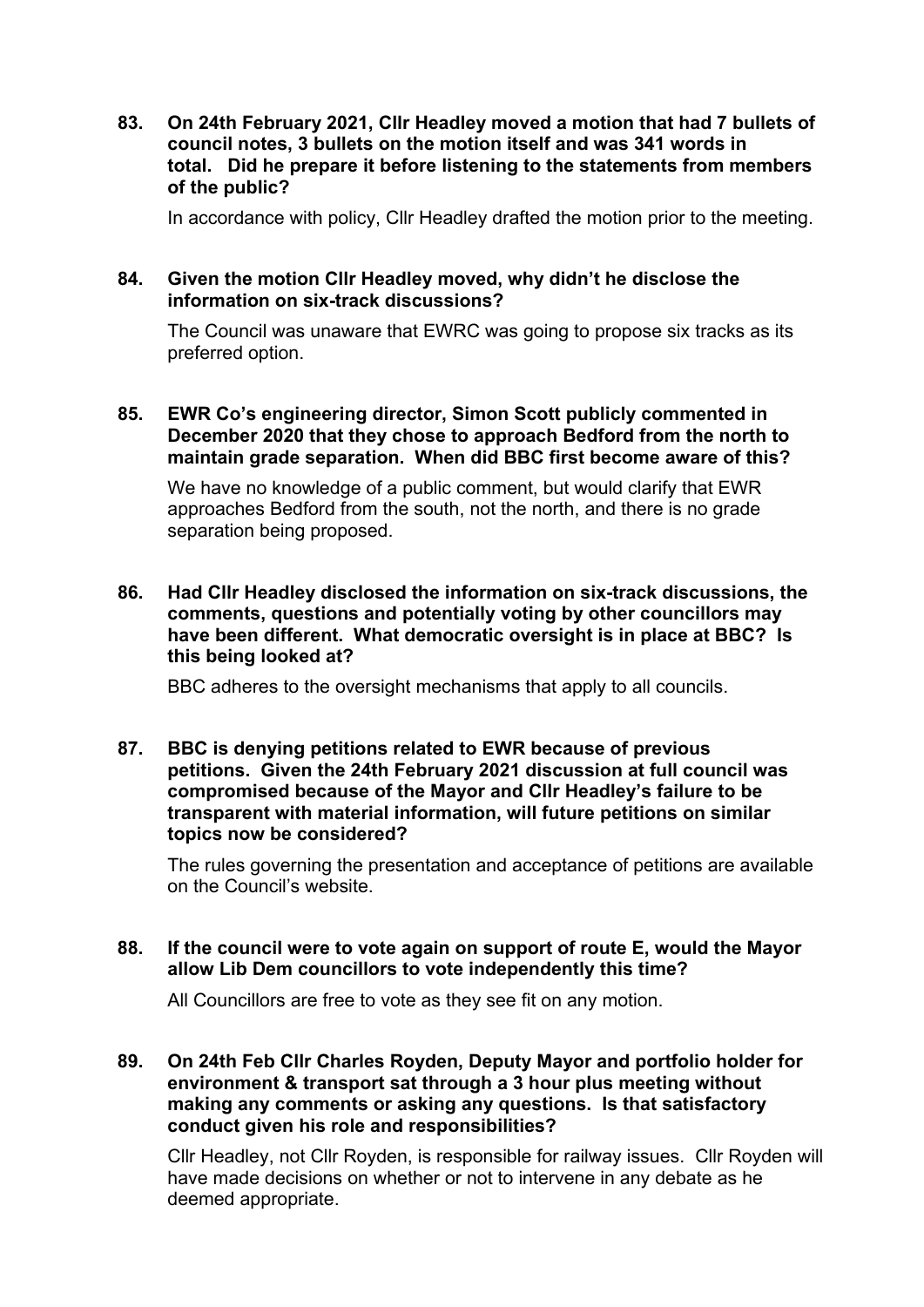#### **90. Why is BBC denying freedom of information requests for details on their discussions regarding a railway station at Twinwoods?**

No valid FOI requests are being denied.

**91. Why was Biddenham not included in the 2019 consultation? Did BBC raise this with EWR Co? Given there are plans for 3,000 plus houses in Biddenham do you think they should have been included? Is the closure of the Great Denham Golf Course related to EWR and related housing plans?**

The Council had no influence on EWRC's 2019 consultation approach, but understood it was open to all.

There is no known connection between EWR and the Great Denham golf course.

**92. Why did BBC grant planning permission for a high density housing development inside, new road access and roundabout on the B660, inside the route E corridor just weeks before EWR Co's announcement? BBC had knowledge of their timelines and had been lobbying for route E - what was the rush?**

The Council is obliged to determine all planning applications submitted to it within central government-mandated timeframes. EWRC did not submit any objection to the Graze Hill scheme.

# **93. Who at BBC was responsible for suggesting the "other organisations and interest groups" to EWR Co? On reflection was this done fairly?**

The Council had no influence on EWRC's consultation approach?

**94. Why did EWR Co only look at BBC owned South Bedford venues (Scott Hall selected and Faraday Hall also considered) for the 2019 consultation event? Did BBC discuss venue selection? Did BBC flag that that there are more suitable venues in Bedford? Why is BBC not responding to freedom of information requests on this?**

Questions about venue selection should be directed to EWRC. The Council was not happy with the selection of Scott Hall and made its views known to EWRC. We are responding to all valid FOI requests.

### **95. Why did Cllr Royden tell Brickhill residents that route E doesn't go through Brickhill?**

Corridor E does not run through the Brickhill ward; it is proposed to run through the northern part of Brickhill Community Parish area. Cllr Royden is the elected Member for Brickhill ward and not the whole of the Parish Council area.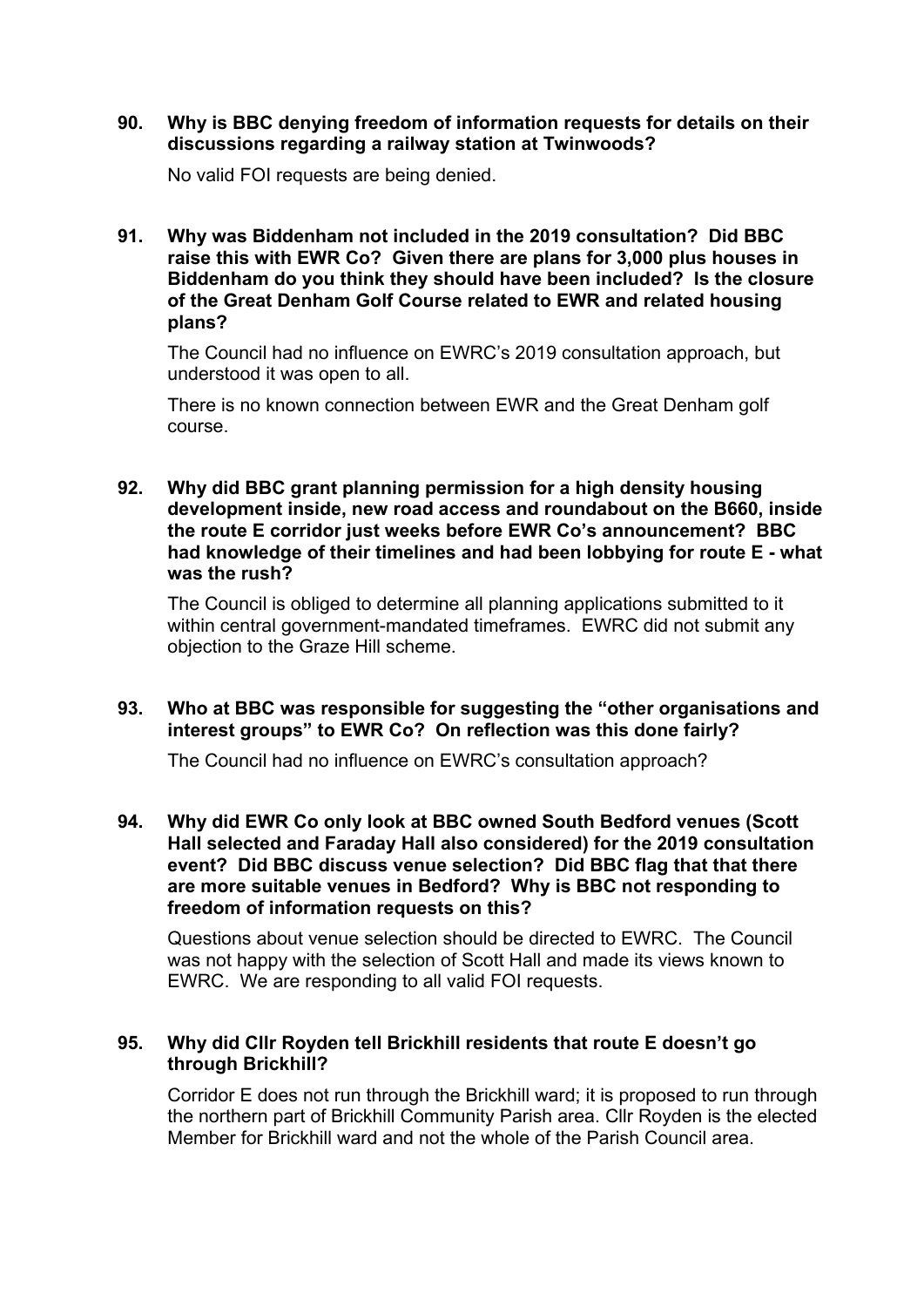**96. Great Barford Lib Dems posted in 2019 "it is clear that East West Rail favour a route that runs south of Bedford". On 24th February 2021, Cllr Headley commented that that is a misreading. Who should we believe?**

The quote from 2019 is a question for the Great Barford Liberal Democrats, not the Council.

# **97. Is there any more information that the Mayor and Cllr Headley been withholding from the public (for example, the recent the six track revelations)?**

There was no proposal for six tracks before the 2021 consultation, and therefore no information to withhold. There is no further information to share at this time.

**98. The article you recently posted on Facebook (J Kell) notes that the midland mainline passing through Bedford is one of only three places in the country to have been officially designated as "congested infrastructure" and that Bedford is known to be a particular bottleneck". This must have been known to Bedford Borough Council at the time it campaigned for EWR to pass through Bedford town meaning 6 tracks was more than just a remote risk but a reality of your support for Route E. Why has this been covered up by the local authority and your office?**

Our research shows that it is not necessary to install six tracks to accommodate EWR services. Network Rail agrees with this view.

**99. I have been advised by Dave Hodgson the Mayor of Bedford that we were supposed to have received a post card from EWR in 2019 alerting us to your proposals? I categorically swear that I have never had any post card, letter, email or leaflet posted or hand delivered to my property.**

Your comment is noted. Any complaint regarding this should be directed to EWRC.

**100. Considering my location and the proximity of the proposed 95 metre CUTTING spitting the road and fields in this area of natural beauty I am staggered that this can be lawful without public consultation in a country of democracy? Is it not law to have advise residents hugely impacted by your train line? Please provide the correspondence that was sent to me but not received.**

Missing correspondence from EWRC should be taken up with that body. Nonstatutory consultation is occurring now, and a further, statutory, consultation is planned for 2022.

**101. I believe the Mayor consciously chose not to advise the affected residents of Clapham, Brickhill and those who are having their homes demolished in the town centre as he is under pressure to build homes and by sneaking this train line in i.e. backing your train line WITHOUT adequate**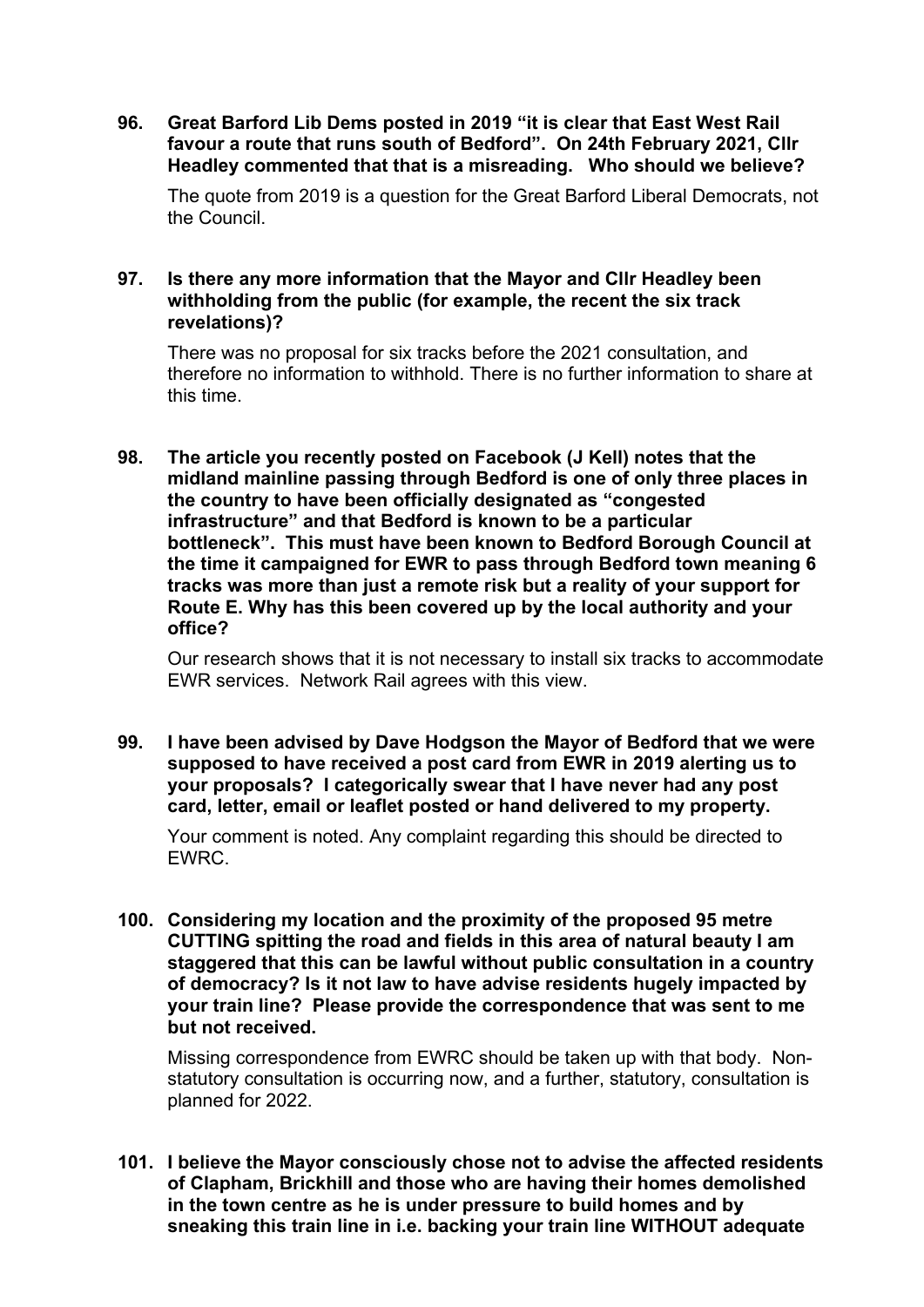**open public consultation and during the biggest pandemic the world has ever known, when people were off guard fighting to survive themselves. It feels like underhand dealing has and is taking place by him and I would be grateful to be told, truthfully what meetings you have had with our Council and the Mayor and when those meetings were please?.**

Public consultation by EWRC did take place in January to March 2019.

Your question appears to be addressed to EWRC, not the Council.

**102. Summary: No consultation to me smack bang on the train line - why please? Why are you choosing route E when it is the most expensive and most challenging from a landscape point of view? Will it be diesel? How many trains per hour? There needs to be no trains from midnight to 6am minimum - please advise? How long would engineering works take to complete the line in the Clapham area? Do you know, really know, about the wildlife here? What surveys have you done and could I see them please?**

EWRC's consultation undertaken in 2019 was open to all.

It is a longstanding policy of the Council to support a route for EWR that passes through Bedford Midland Station, in order to realise benefits for the town and the whole Borough. The construction of EWR will provide the town with better connections to all parts of the country, rather than other towns which could be our rivals in attracting this economic growth and associated prosperity.

The Council is pressing for EWR to be electric.

EWRC is proposing four passenger trains per hour in each direction. The number of freight trains that can be accommodated is limited by access arrangements at either end of the new line – currently nine per day in total at the Cambridge end, and five per day in total from the Marston Vale end.

The proposed operating periods vary depending upon the day of the week, generally with a six-hour gap without trains each night.

Your question about the duration of engineering works will need to be directed to EWRC.

EWRC will undertake a full EIA, prior to the next consultation exercise.

**103. Please can I meet someone as I cannot cope living without knowing what is really going to happen and why you have chosen to do this here? I am pleading with a representative to come and discuss your intentions please as I am living on a knife edge with extreme anxiety. I am not some nutter I am a professional woman passionate to understand what is going on and would appreciate being taken seriously.**

Until a final decision is made by EWRC and the Government about the exact route, within Corridor E, there is no definite information to offer. All the options are set out on the EWRC website:<https://eastwestrail.co.uk/>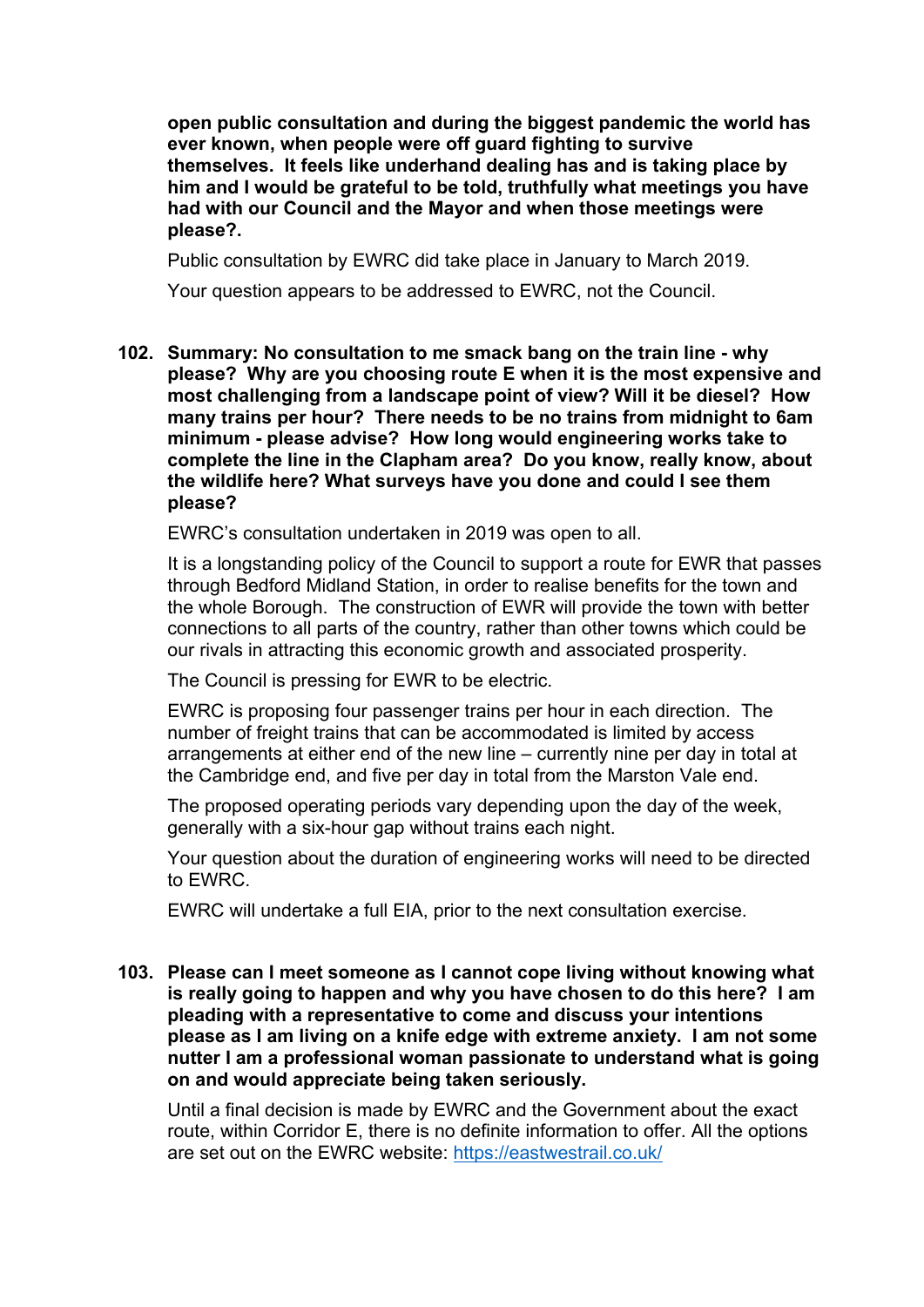#### **104. When did the Mayor first discuss the potential for "six tracks" with the executive?**

There are no records of this being discussed.

**105. I live in a prominent listed building on Sunderland Hill, which is situated less than 500 metres away from one of the preferred route to alignments through Ravensden. The EWR technical report states that my property will suffer residual noise impact from EWR. The Grade II listed status prohibits double glazing and the planting of any trees adjacent to the B660 and EWR to buffer the noise from the railway will take decades to grow. What immediately effective measure will BBC lobby EWR for in order to minimise the noise and visual impact of the railway on my home?**

Please see our response to the EWR consultation which can be found [here.](https://bbcdevwebfiles.blob.core.windows.net/webfiles/Your%20Council/Consultations/EWR%20Consultation%20Response%20post%20FC.pdf)

**106. How can consultees effectively engage with EWR when much of the data pertaining to this area is not available in the technical report? For reference, section 1D 14.3 Climate data associated with operational Greenhouse Gas Emissions measured by track gradients, states 'data not available'. The reports provide insufficient detail regarding the structures that will be required for any route to traverse the undulating topography of this area. How can consultees reasonably determine a preference for any route in the absence of the required technical data?**

The Council is unable to answer your questions, which will need to be directed to EWRC.EWRC have to prepare an EIA in accordance with UK legislation to support the Development Consent Order. This will set out the impact of the proposal on the environment and will suggest mitigation. The information will be publicly available.

**107. I believe Beds Borough Council have carried out investigations into the existing track usage and capacity with a view to supporting the four track option. Has that now been concluded and when will the findings be available to the public? In particular campaign groups such as Protect Poets.**

This research has been concluded and a copy of the report has been passed to the Protect Poets group.

**108. How can the residents of the rural communities have confidence that the Council will acknowledge their concerns, and fairly represent these perspectives in any consultations, when it is led by a Mayor who has had no discernible engagement with these communities over his time in office, nor supported policies that benefit these areas?**

The Mayor regularly engages with rural communities and is available for further meetings.

**109. In all five options for Section D of the route presented in the current EWR consultation, I was disappointed to find that all follow the same route out**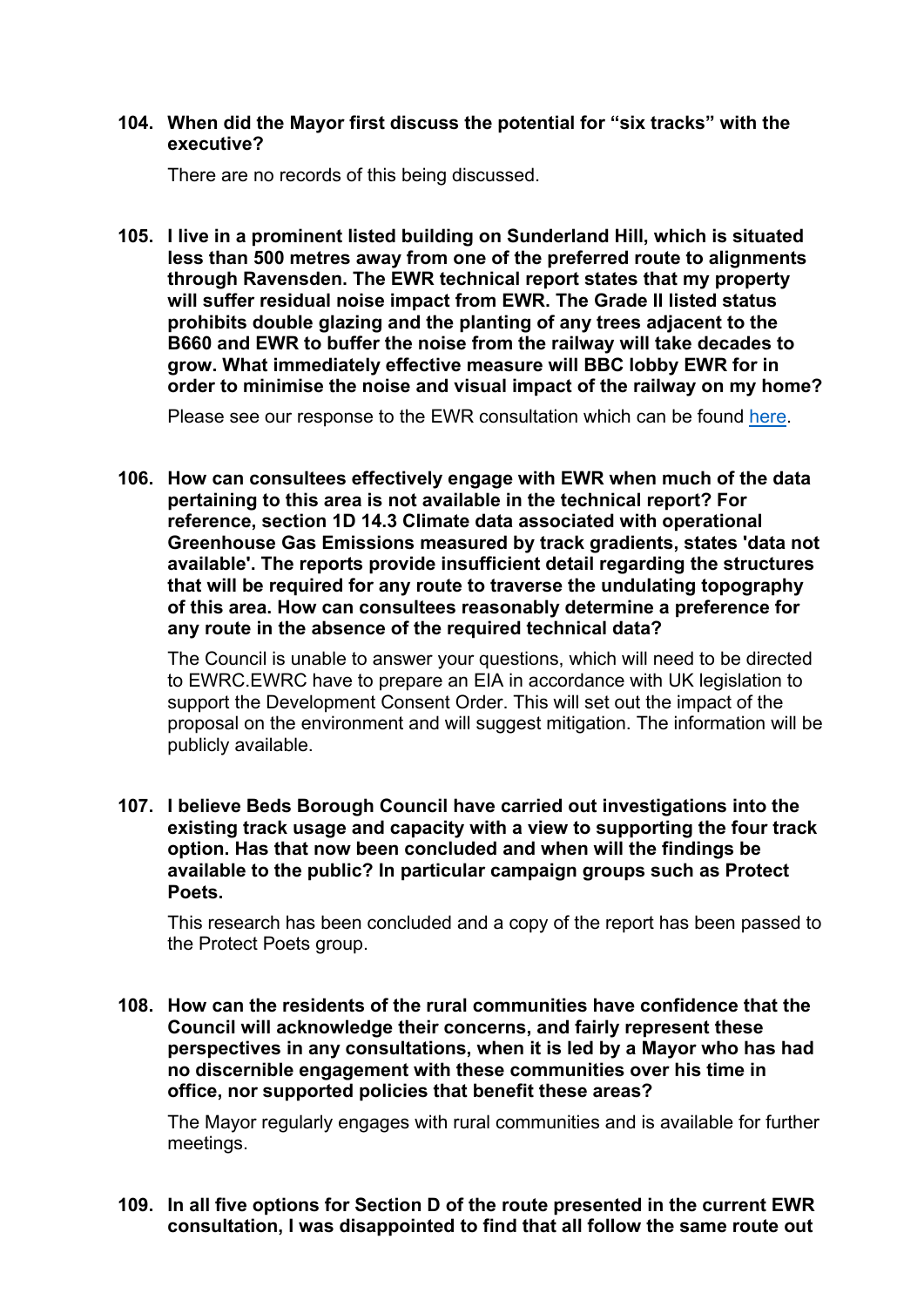**of the north of Bedford. Do you know why various possibilities are being considered for the north Beds villages, St. Neots and Cambridge (which seem to have been developed since the 2019 consultation) but there are no other route alignment options being considered for Bedford?**

This information may be available on the EWRC website: [https://eastwestrail.co.uk/,](https://eastwestrail.co.uk/) but otherwise, your question will need to be directed to EWRC.

### **110. What impact assessment has been done on the impact to air quality of driving diesel trains through Bedford Midland station, considering air quality in Bedford already breaches the levels per the Air Quality Management Area?**

There has not yet been any formal assessment of the effect of the proposed railway on air quality. The Council is pressing for EWR to be electric from the start of operation.

EWRC will undertake a full EIA, prior to the next consultation exercise.

# **111. Why is it assumed by Bedford Borough Council that a southern A421 corridor route will infringe on the RSPB at Sandy and Whimpole Hall?**

This view is based on the content of the EWRC response to the 2019 consultation.

**112. Now that Bedford Borough Council knows the full content of the EWR most recent consultation, will the Council now release the latest version of the Local Plan which has been postponed until July? What justification is there for delaying this release now that the EWR consultation is out, given that no further information will now be received that will influence the Local Plan document between now and its release?**

The Council's draft Local Plan 2040 has been published and which will be subject to consultation later this summer.

# **113. Which part of the Bedford to Bletchley line be it affect?**

All of the Bedford – Bletchley line will be affected.

# **114. Is it true houses in Spencer road Bedford will be affected or even demolished?**

The EWRC consultation documentation suggests that houses in this area would be affected. However, research that we have had undertaken leads us to believe that land for additional tracks would not be needed, and that therefore demolition in this location would not be required. In 2019, Network Rail came to a similar conclusion.

EWRC will undertake a full EIA, prior to the next consultation exercise, and the Council will work with EWRC to minimise any adverse impact.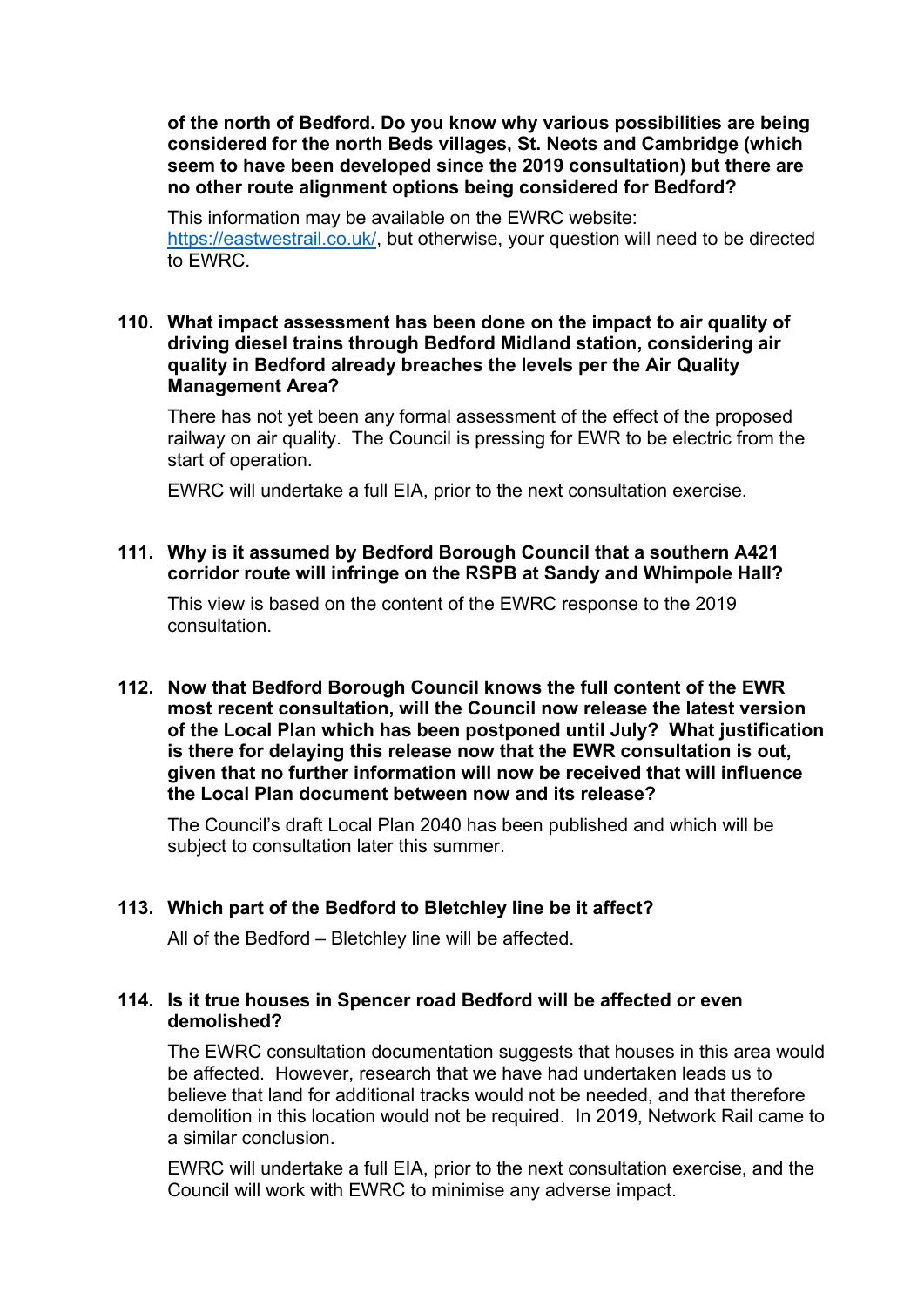**115. How could the general public be expected to come to an informed decision with the lack of proper and up-to-date information, poor quality maps and staff at the time unable to adequate answers at the time of the 2019 consultations? Bedford Borough Council appears not to have all the relevant information at the time of the consultation when they made their decision.** 

Your question will need to be redirected to EWRC. BBC considers that it had sufficient information to inform its response to the 2019 consultation.

**116. Why has the Mayor and Bedford Borough Council always insisted that the consultations and the final route selection is a Government and EWR decision when The Mayor and BBC have always championed the northern route and insist they are blameless.**

The Council has promoted Corridor E because it accords with our longstanding policy to support a route that passes through Bedford Midland Station. However, it is the case that the decision to select Corridor E was indeed taken by the Government and EWRC.

# **117. Are there plans that the Blakemore distribution centre being built at Manton Lane could use the East West Rail line for transport in the future, as it is right behind them?**

We are not aware of any such plans.

- **118. I am aware of EWR plans to build a new railway line from Oxford to Cambridge, and felt compelled to send my thoughts particularly on the Bedford section in particular, and the line end to end in general.**
	- **a) Regarding the entire plan, I have first hand experience of the change in commute activity following Covid 19 (C-19). Both my daughter and son-in-law commuted into London every day for work. Both were encouraged to work from home throughout the pandemic. As things started to improve in early spring 2021, and after their respective employer noted how their business prospered during the 'work-fromhome' phase, both family members have been given the option of working from home post pandemic. They have both accepted.**

**I am now retired, but historically I also commuted by train for 30 years. I live close enough to Bedford station to see first hand that daily demand has dropped off significantly since C-19. It will of course recover in part, but as my own family experiences indicate, long distance rail travel is no longer a necessity for many. Demand patterns have changed since your consultation data was captured. Many things will no longer be the same post C-19, but work locations is one of the most material as companies see opportunities to reduce costs and yet maintain services.**

**b) Regarding the Bedford station section, and as mentioned I confirm my interest given our family home location, it seems against all logic that a station with limited road access, poor affordable parking options and**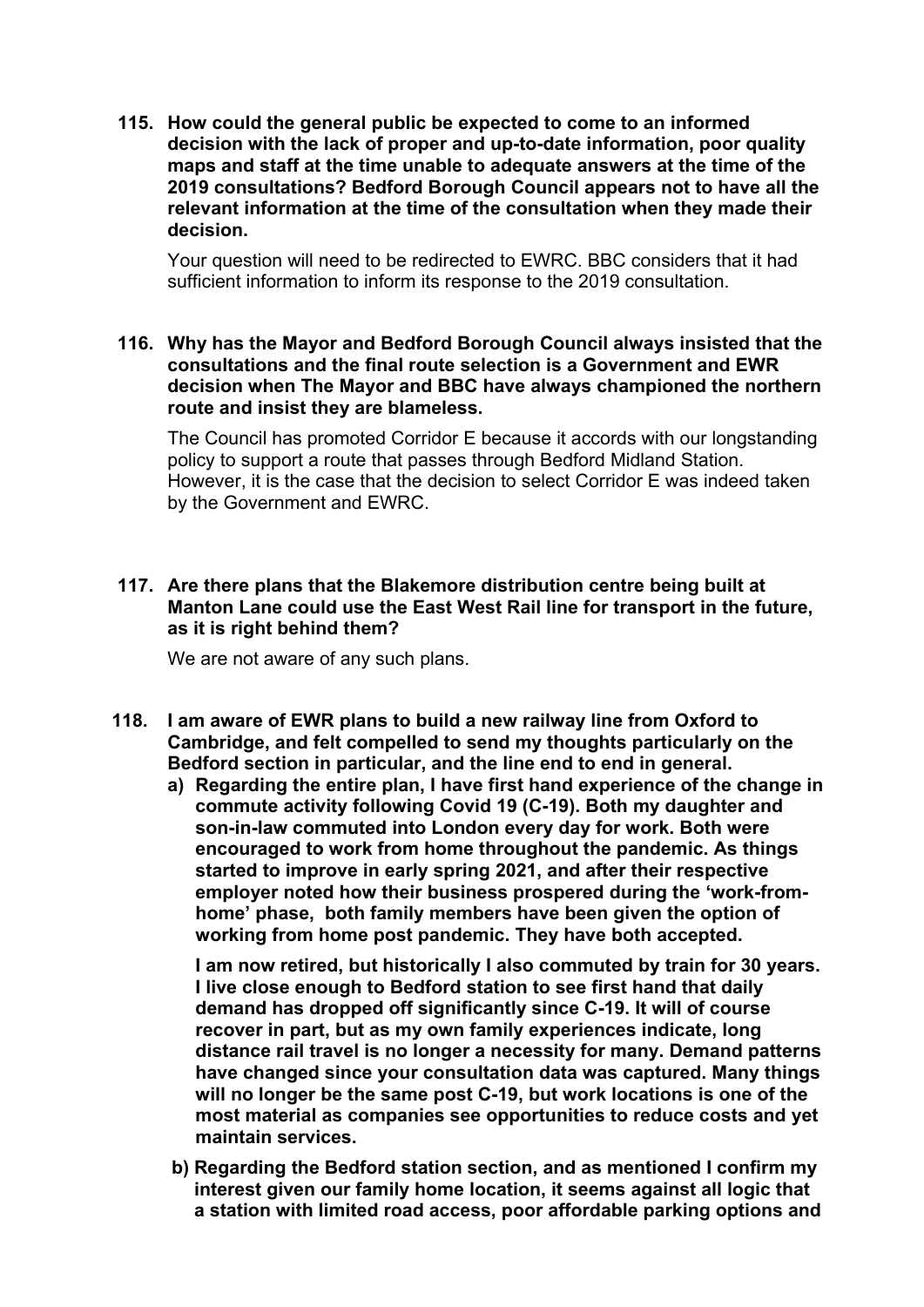**central to residential and established business properties in all directions would be the preferred option?**

**Road access to Bedford station was (pre C-19) terrible as queues existed for all road users coming into Bedford from the north pre C-19. If the high level intention is to move EW commuters off roads onto rail then why make it even worse for other road users in the already stricken Bedford congestion points?** 

**c) I am not confident that that Bedford town centre will benefit from new EW visitors. I suspect there is no evidence to support aspirational models. I suspect whilst you perceive change would be good for Bedford, I challenge you to identify one other UK town of comparable size where the town centre is vibrant and growing at this time, or even the last five years? In the unlikely event you can identify one, I am confident that additional rail travel was not a material factor.**

**It's a national fact that out-of-town retail trends witnessed by all towns across the UK. Why would Bedford be able to buck national trends? Change is a constant, but aligning with future needs is not an art, it's a science. It's also a national challenge. Bedford is a nice town, but it's not going to become the York of the Midlands. If the majority of new EWR traffic is planed to be commercial (not commuters or visitors) then an out-of-town station option is surely the best option so even more freight can move throughout the day and night.** 

Thank you for your comments. I would ask you to read through the Council's response to the EWRC consultation which can be found here. This sets out the Council's view on many of the points raised in your comments. A review will need to be conducted by EWRC, in relation to the whole route, taking account of the Covid impact, prior to submission of its updated business case to the Government for funding approval.

**119. I recently wrote to you regarding my concerns about EWR based on 2019 gathered data, and the associated negative impact on Bedford. That concern was brought into focus by my own family's multiple long term change in rail commuting needs after Covid-19. In case you think I am just a single voice raising alarm, the link below is a BBC article reflecting 50 (fifty) major firms. Imagine the change to commuting generally if this, as I suspect, is replicated nationally?**

**Imagine the enormous waste of money spent on something that the population could see was not required before it was even committed by those who could not wait to get the most accurate data possible to support any business case, or not as I perceive it will be.**

**https://www.bbc.co.uk/news/business-56972207**

**In these unprecedented times, you must make decisions based on data, not aspiration. Any saved monies could do significant good elsewhere, and for that the population would thank you.**